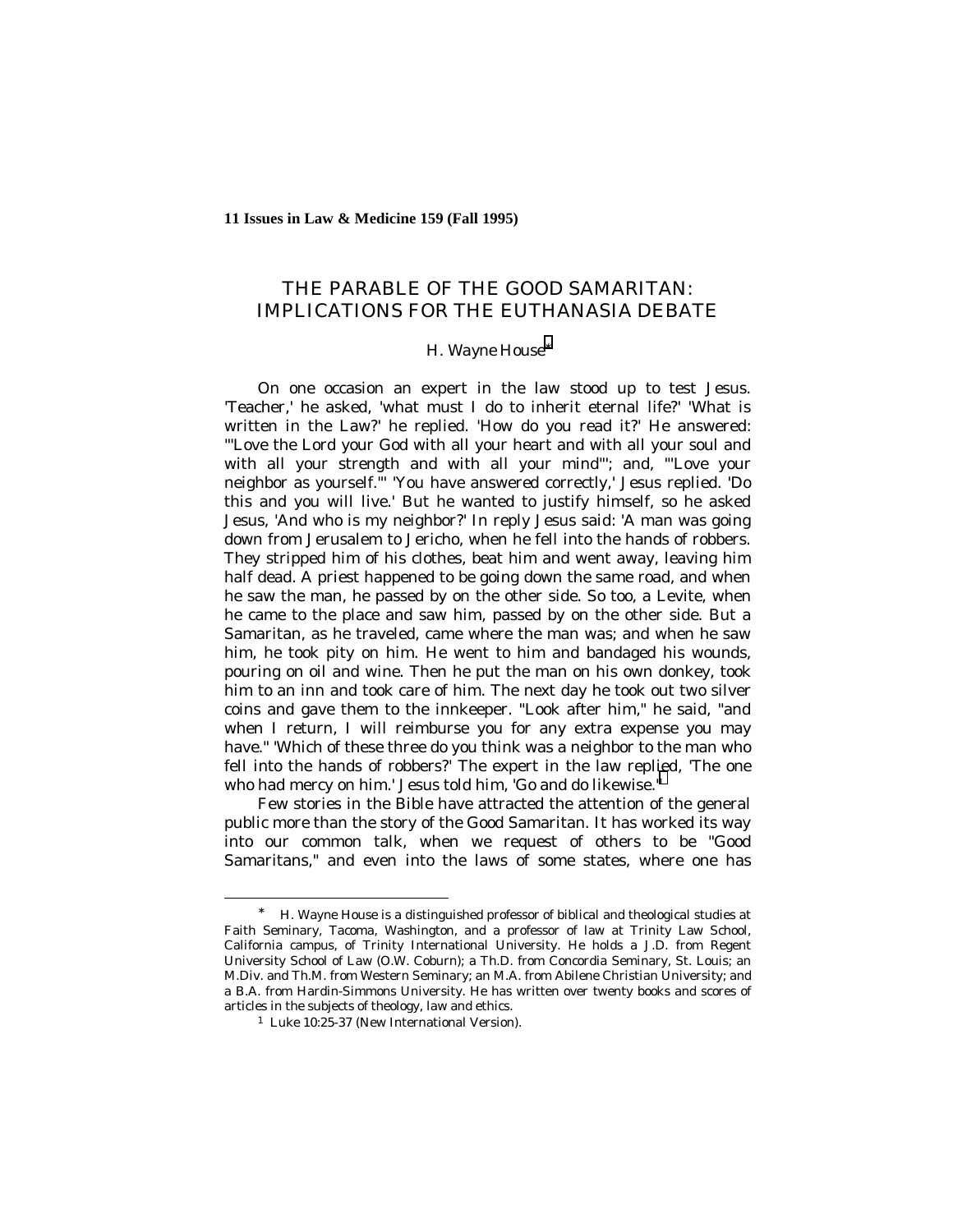exemption from tort liability in helping injured persons unless gross negligence is involved.<sup>2</sup> Even as we implore people to be Good Samaritans, we find in our experience that we and others often do not reach this lofty goal. Certainly in interpersonal relationships we fail, but these are not life and death situations generally, as is the case of the original parable given by Jesus, nor in the case of the life and death subjects of our day, such as abortion and euthanasia. In the Good Samaritan parable the Master paints a scenario in which the balance was tilted against a beaten and helpless Jewish man who had taken the dangerous trip from Jerusalem to Jericho. In similar fashion today, there are individuals who find themselves hanging between life and death, and the ethic of Jesus poses for us a similar question that Jesus posed to the lawyer in Israel almost two thousand years ago. Persons who are sick, in pain, and often dying are treated with no more sympathy today than the priest and the Levite gave to the man on the Jericho road. Yes, they may have felt something inside, a tinge of guilt, but desired not to be bothered by this man's pain and the inconvenience he would cause them. Some wanting to promote euthanasia speak in caring, humanitarian terms but fail to make the sacrifice of the Samaritan in Jesus' story, who gave comfort, health, and even life to a dying person whom God brought to him that day. The lawyer who asked Jesus concerning the identity of his neighbor places each of us before the teacher who loves, gives succor and life, and bids each of us to do the same.

#### THE SETTING AND LITERARY NATURE OF THE PARABLE

In Luke 10:25-11:13, the evangelist Luke sets forth the characteristics of a disciple of Jesus Christ. He does so by means of three separate incidents, but all containing the motif of true discipleship. The first incident concerns the questioning by a lawyer, who is not his disciple but does not appear openly hostile to the Lord. The conversation leads to the conclusion that a disciple of Christ must follow two commandments in the law to inherit eternal life. The emphasis in this account is on the second commandment, to love one's neighbor.<sup>3</sup> The second incident encourages Jesus' disciples to obey the teachings given by him.<sup>4</sup> The third account is Christ's teaching on prayer in response to the disciples' request for instruction in how to pray.<sup>5</sup> Thus the three

<sup>2</sup> *See* Paul B. Rasor, *A Law Teacher Looks at the Good Samaritan Story*, 31 WASHBURN L. J. 71 (1991); Robert A. Mason, Note, *Good Samaritan Laws--Legal Disarray: An Update*, 38 MERCER L. REV. 1439 (1987).

<sup>3</sup> Luke 10:25-37.

<sup>4</sup> Id. at 10:38-42.

<sup>5</sup> Id. at 11:1-13.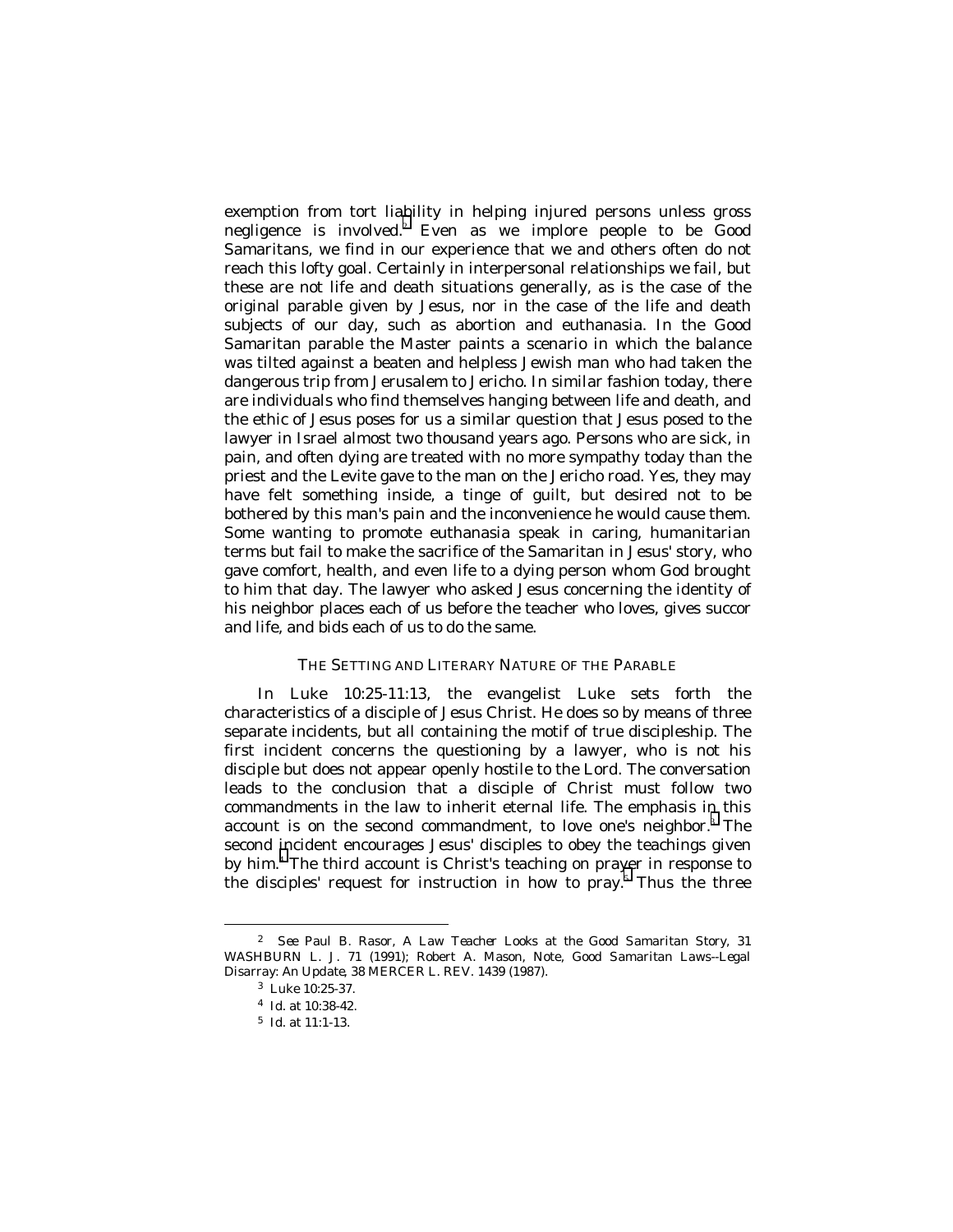accounts present instruction on one's relationship to neighbors, to Jesus, and to God, respectively.<sup>6</sup>

### THE PROBLEM OF COHESIVENESS IN LUKE 10:25-37

#### *Is the Good Samaritan Parable an Appendix?*

The story of the lawyer's question about eternal life and the parable of the Good Samaritan is viewed by some scholars as being disjointed, reflective of a later redaction.<sup>7</sup> A major reason why this is seen to be the case is the relationship of this narrative to Mark 12:28-34, upon which the Lucan account is considered to be dependent. Both accounts have Jesus in a conversation with a lawyer in which the two major commandments are given. In Mark's gospel Jesus offers the summary of the law from Deuteronomy<sup>8</sup> and Leviticus,<sup>9</sup> with which the lawyers agree, whereas in the Lucan narrative the lawyer cites the Old Testament passages, with Jesus confirming that obedience to these commandments brings life.

Though there are similarities between the texts, there are important reasons why Luke has probably not borrowed from Mark, though he may have been familiar with Mark's rendition. In Mark's account the lawyer asks of Christ the "first commandment of all,"<sup>10</sup> while in Luke the lawyer asks the more practical question "What shall I do to inherit eternal life?"<sup>11</sup> The Marcan account begins with the Shema, "Hear, O Israel, Yahweh is our God, Yahweh is one,"<sup>12</sup> but in Luke the Shema is omitted.

MARSHALL, *supra* note 6, at 441.

<sup>6</sup> I. HOWARD MARSHALL, THE GOSPEL OF LUKE 439 (1978).

<sup>7</sup> *See* E. KLOSTERMANN, DAS LUKASEVANGELIUM HNADKOMMENTAR ZUM NT 118 (1929); J. SCHMID, DAS EVANGELIUM NACH LUKAS, REGENSBURGER NT 190 (1960); E. EARLE ELLIS, THE GOSPEL OF LUKE 158 (1974); Marshall says, however, that this view does not explain some important factors:

First, there are a number of contacts between Mt. and Lk . which strongly suggest that Matthew knew a recension of the story also familiar to Luke. Second, these and some other features are hard to explain as being due to Lucan redaction of Mk.; cf. especially the phrase *pos augiuuoskeis* and the wording of the second commandment. These two factors make it likely that Luke was following an independent version of the story which was also known to Matthew . It is possible that this version was in Q but we cannot be certain.

<sup>8 &</sup>quot;Love the LORD your God with all your heart and with all your soul and with all your strength." Deuteronomy 6:5 (New International Version).

<sup>&</sup>lt;sup>9</sup> "Do not seek revenge or bear a grudge against one of your people, but love your neighbor as yourself. I am the LORD." Leviticus 9:18 (New International Version).

<sup>10</sup> Mark 12:28.

<sup>11</sup> Luke 10:25 (New International Version).

<sup>12</sup> Mark 12:29.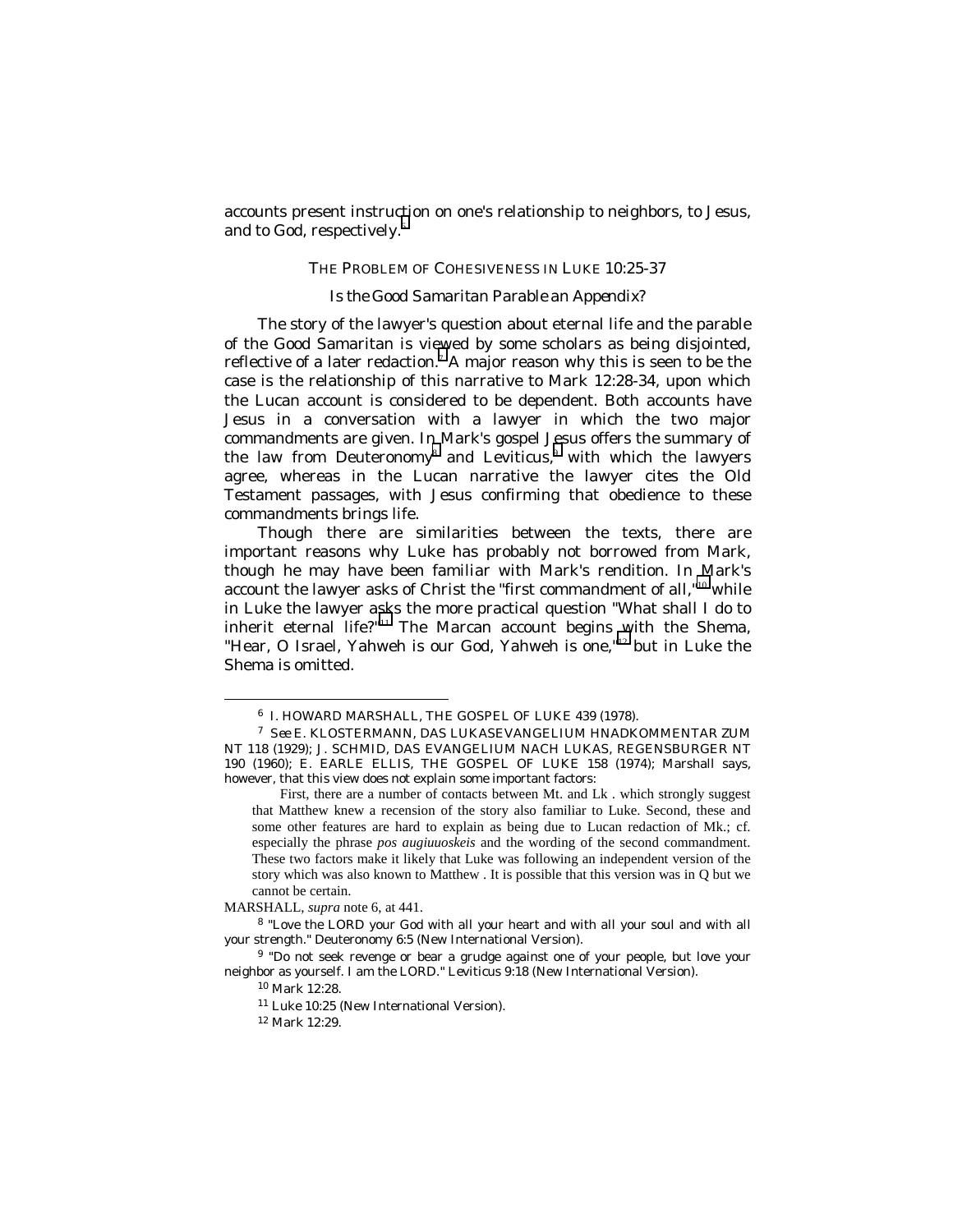If Luke has not borrowed his story from Mark, is the account an independent account of the same incident, or were there two similar occurrences? Certainly it is possible that all three gospel writers developed their accounts from one basic story, but it may be better to understand the stories as reflecting different incidents. We should not suppose that the gospel writers were restricted only to single sermons of Jesus in developing their gospels. As T.W. Manson once said, "Great teachers constantly repeat themselves."<sup>13</sup> The gospel writers, then, may have chosen a different episode of a similar teaching for their own accounts. Marshall says,

The sort of question raised by the lawyer was one that could arise frequently, especially since we know that it was asked in rabbinic circles; Manson makes the point that there is nothing surprising about the lawyer repeating what he already knew to be the answer of Jesus himself to the question in order to put his own counter-question regarding the scope of neighbourliness.<sup>14</sup>

Howard Marshall concludes his discussion by arguing for the unity of the lawyer's question and the parabolic tale. He says that they "manifestly belong together in the mind of Luke; although the latter appears to follow as a kind of appendix, it is integral to the pericope and forms the climax."<sup>15</sup> When one reads the two accounts together, it is difficult to imagine a better contextual setting for the parable than what we observe in the text handed down to us. Even though these two pericopae form an integral whole, the story of the lawyer and Jesus, as Marshall indicates, does not simply introduce the parable but has its own significance because it poses the issue regarding how one may inherit eternal life. In answering this, it also answers the matter in a thoroughly Jewish way in citing the two commandments of loving God and one's neighbor.<sup>16</sup>

### *Luke's Emphasis on the Social Implications of the Gospel*

Luke's gospel, more than any other, presents the social dimensions to the gospel. In his account of Jesus, he presents Christ's concern for weak persons, for women, for outcasts. For example, the gospel gives special place to women. Mary, the mother of Jesus, has her story told in Luke 1:26-56, and possibly her genealogy is what is recorded in Luke 3:23-38. An elaborate account of the "sinful" woman is given in Luke 7:36-50. It is Luke who records the contrasting models of Mary and Martha, where Mary is commended for listening to his teaching rather

<sup>13</sup> T.W. MANSON, THE SAYINGS OF JESUS 259-61 (1949).

<sup>14</sup> MARSHALL, *supra* note 6, at 441.

<sup>15</sup> Id. at 440.

<sup>16</sup> Id.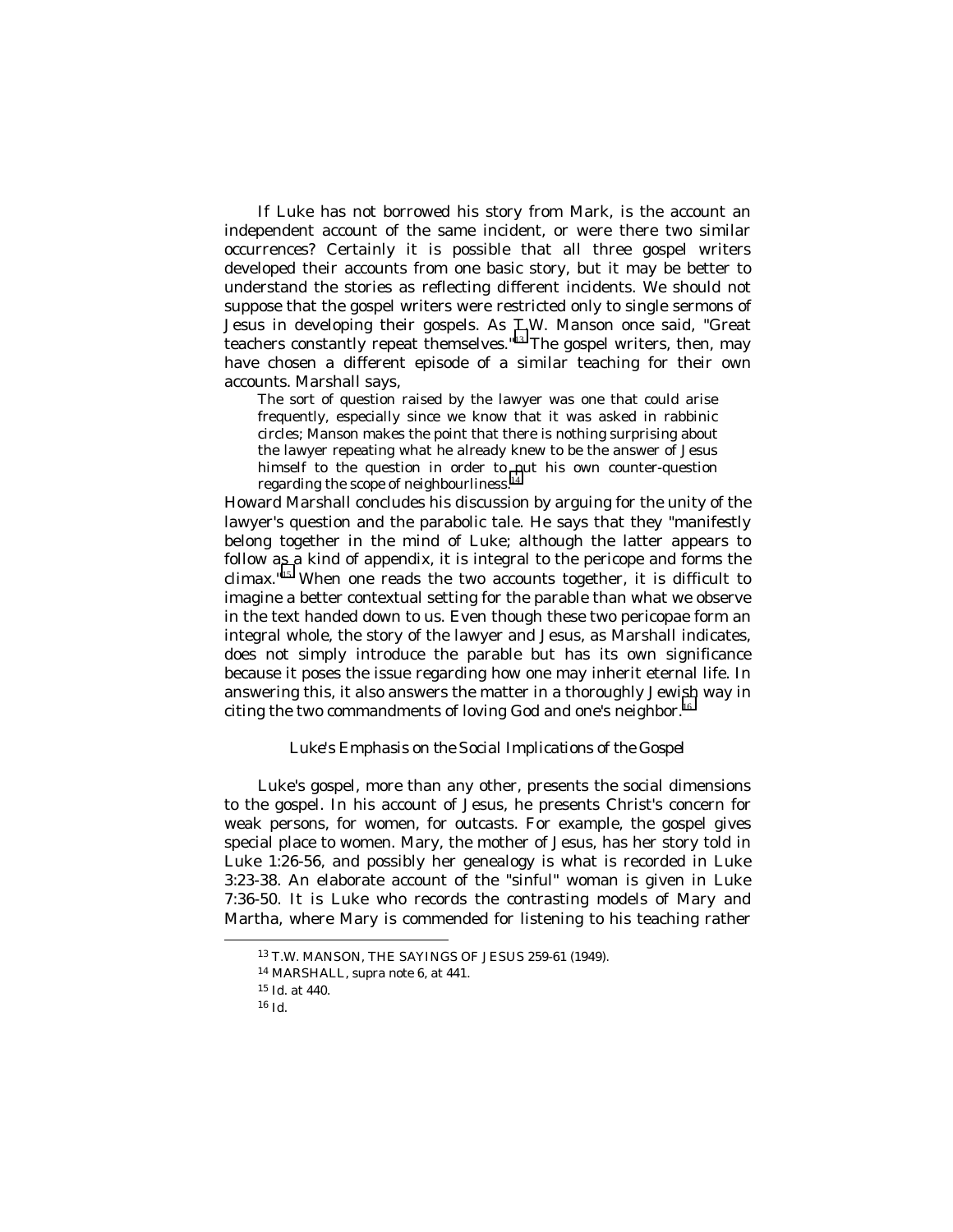than busying herself with cooking and cleaning.<sup>17</sup> Luke, as a physician, also gives special attention to the weak and infirm, often in great detail, in contrast to the rest of the evangelists.

This story also illustrates this emphasis. Through the conjunction of the two commandments found in this conjoined story, Luke is able to present the dual responsibilities that adhere to following Jesus, the commitment to God in the first commandment and concern for others in the second commandment.

#### *The Relationship of the Lawyer's Question to Jesus' Lesson in the Parable*

Though some scholars believe the story of the lawyer's question and the parable of the Good Samaritan are disjunctive, I have already argued earlier that they fit together well. By giving the parable, Jesus provides a practical expression to the lawyer's proper response to the full essence of the law found in the two commandments of loving God and then loving one's neighbor as oneself.

Let us look at the relationship of the two commandments and then determine in what sense the parable illustrates one or both of these commandments. First, are there really two commandments, or do they in reality merge into each other? In other words, are the love of God and the love for one's neighbor one and the same thing? Does love for God equate with love for one's neighbor? Moreover, is love for God the only motive for love of neighbor? Still yet, has loving one's neighbor become the same thing as loving God, so that love for one's neighbor becomes a substitute for loving God? Gunther Bornkamm speaks negatively to such a proposition:

Are the love of God and the love of our neighbour one and the same thing? Surely not. That would mean eliminating the barrier between God and man which is in fact immovable. Whoever considers both commandments in this sense to be identical knows nothing of God's sovereign rights, and will very soon make God into a mere term and cipher, which one will soon manage to do without. In Jesus' preaching, love for God consistently takes precedence. This is made abundantly clear in the entire teaching on the reign of God, and in the call to obedience to his sovereign will. 'No one can serve two masters' (Mt. vi. 24)--this law cannot be repealed, not even by our duty to our neighbour. $18$ 

The whole idea of somehow loving our neighbor without recognizing love for God is a humanitarian dream. Just as we are unable to love God without at the same time loving our neighbors, we are also incapable of

<sup>17</sup> *See* Luke 10:38-42.

<sup>18</sup> GUNTHER BORNKAMM, JESUS OF NAZARETH 110 (Irene McLuskey et al., trans., Harper & Row 1960) (1956).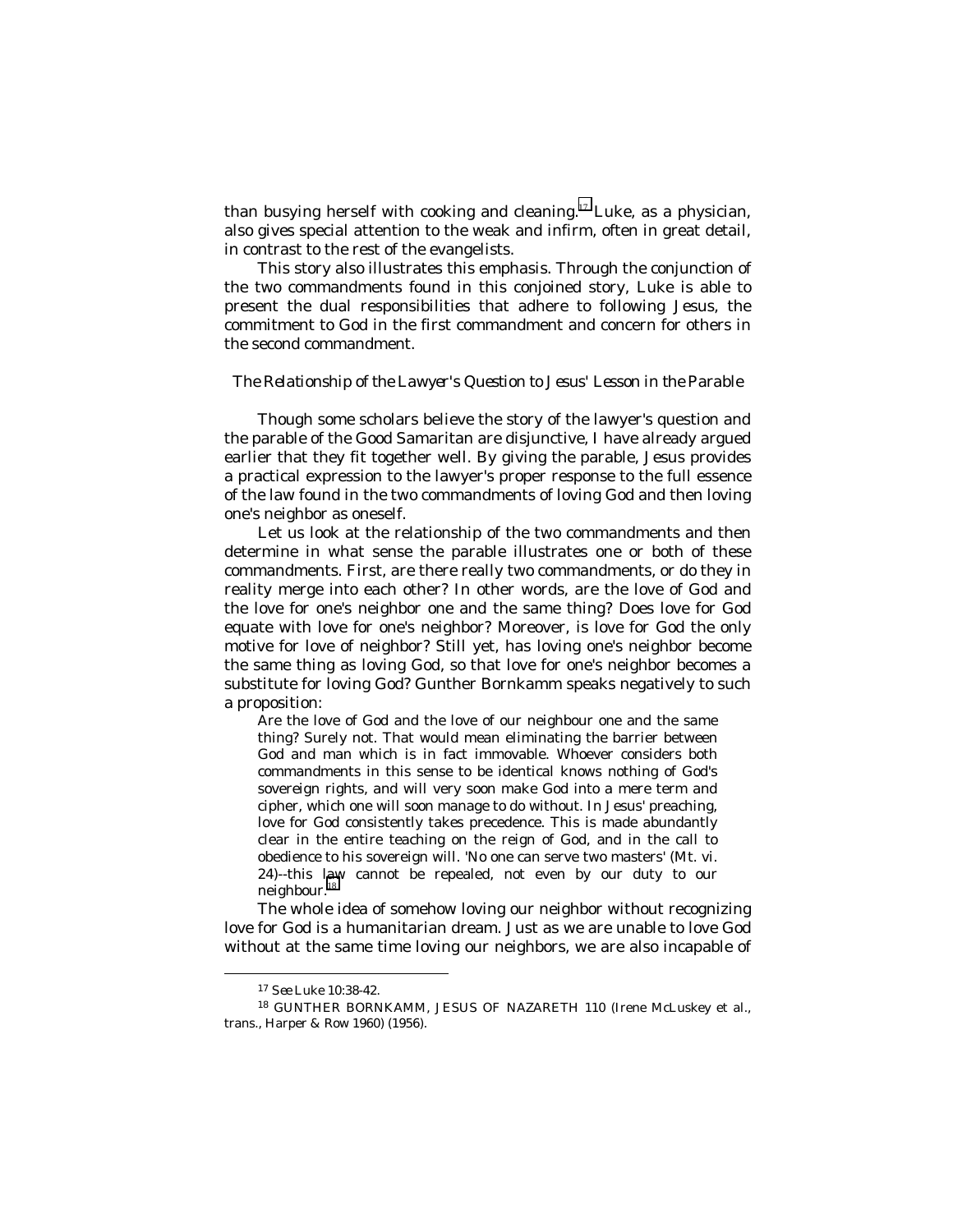loving our neighbors without also loving God first. Love for God must have priority in our lives. This is because the union with Christ by faith is that which gives us the ability to love others.<sup>19</sup>

As Karl Barth rightly said,

In Jesus Christ, true God and true man rests our hope for a real humanity. Not by ourselves, but insofar as we are members of the Body of Christ--and thus only--as we are men according to God. In order to avoid the misfortune of mankind's being lost because it does not fulfill the meaning of its creation, in order to be man, in order to fulfill the true humanism, then we must believe in Jesus Christ. There is no humanism without the Gospel.<sup>20</sup>

Secondly, having discussed the view that one could love God simply by loving a neighbor, the further issue remains as to whether one may, conversely, love a neighbor as a means of loving God. A person who does so responds only to the needs of others based on an attempt to please God or to receive some reward, rather than sincerely responding to the needs of one's neighbor. Bornkamm has said that "[a] love which in this sense does not really love the other person for his own sake but only for the sake of God is not real love."<sup>21</sup> The story of the Good Samaritan provides an opportunity to evaluate this sense of love. The Samaritan of the story gives no indication that he responds out of love for God rather than out of love for the neighbor. Speaking of the manner in which the story was told, Bornkamm remarks,

This is told with the greatest care: he binds up his wounds, he alleviates his pain, sets the sick man on his beast, brings him to the inn, puts him into the inn-keeper's care the next day, pays the initial expenses and promises to be responsible for any further expenses incurred when he comes again. Note how simply and without sentimentality the Samaritan is described: the shrewd merchant, practical and careful with his means and money, who does nothing that is not necessary at the time. In all this there is no parade at all of 'religion.' What he does is aimed at the sufferer without side glances at  $God.<sup>22</sup>$ 

Is such an approach to caring appropriate to followers of Jesus? Such may be the case in reflection on the judgment of Christ to come. Those who were rewarded for their works of mercy toward others were unaware of this service being a service to Christ, unlike those, impliedly, who would have served had they known it was service to Christ. Note the passage in Matthew 25:31-46:

22 Id.

<sup>19</sup> ROBERT L. SHORT, THE PARABLES OF PEANUTS 219 (1968).

<sup>20</sup> Karl Barth, source unknown. This was provided to the publishers but it was misplaced.

<sup>21</sup> BORNKAMM, *supra* note 18, at 110.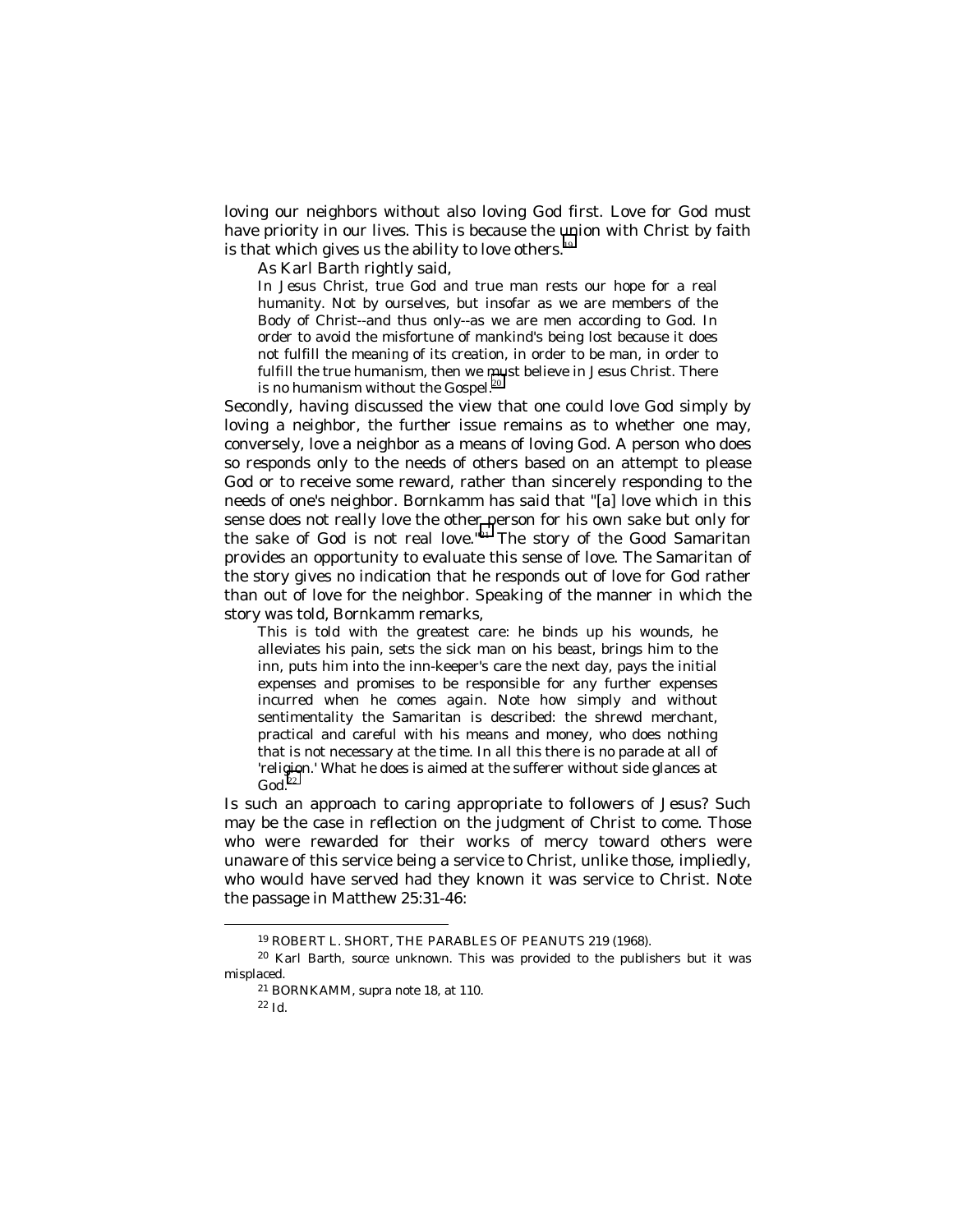When the Son of Man comes in his glory, and all the angels with him, he will sit on his throne in heavenly glory. All the nations will be gathered before him, and he will separate the people one from another as a shepherd separates the sheep from the goats. He will put the sheep on his right and the goats on his left. Then the King will say to those on his right, 'Come, you who are blessed by my Father; take your inheritance, the kingdom prepared for you since the creation of the world. For I was hungry and you gave me something to eat, I was thirsty and you gave me something to drink, I was a stranger and you invited me in, I needed clothes and you clothed me, I was sick and you looked after me, I was in prison and you came to visit me.' Then the righteous will answer him, 'Lord, when did we see you hungry and feed you, or thirsty and give you something to drink? When did we see you a stranger and invite you in, or needing clothes and clothe you? When did we see you sick or in prison and go to visit you?' The King will reply, 'I tell you the truth, whatever you did for one of the least of these brothers of mine, you did for me.' Then he will say to those on his left, 'Depart from me, you who are cursed, into the eternal fire prepared for the devil and his angels. For I was hungry and you gave me nothing to eat, I was thirsty and you gave me nothing to drink, I was a stranger and you did not invite me in, I needed clothes and you did not clothe me, I was sick and in prison and you did not look after me.' They also will answer, 'Lord, when did we see you hungry or thirsty or a stranger or needing clothes or sick or in prison, and did not help you?' He will reply, 'I tell you the truth, whatever you did not do for one of the least of these, you did not do for me.' Then they will go away to eternal punishment, but the righteous to eternal life.

In this statement of judgment, those who were rewarded were responding to those in need without regard to reception of rewards or as another way to love God. The cursed, on the other hand, used their ignorance of Christ's presence in these "neighbors" as a basis for their actions. Certainly, they reasoned, they would have loved their neighbor if in doing so it would have been as a way to meet Christ himself. The lesson, then, is that love for a neighbor cannot be an indirect love as a way to meet Christ; we must love people because of who they are.<sup>23</sup>

If the meaning of the two commandments is not blending the love of God into the love of our neighbor, or the love of our neighbor does not fuse with the love for God, then what is the meaning of the double commandment of love? Bornkamm says,

Clearly the inseparable unity into which Jesus brings them has its reason and meaning not in the similarity of those towards whom this

<sup>&</sup>lt;sup>23</sup> "A Christian man lives not in himself but in Christ and his neighbor. Otherwise he is not a Christian. He lives in Christ through faith, in his neighbor through love; by faith he is caught up beyond himself into God, by love he sinks down beneath himself into his neighbor." PAUL RAMSEY, BASIC CHRISTIAN ETHICS 101 (1954) (*quoting* Martin Luther, Treatise on Christian Liberty, in WORKS II 342 (n.d.)).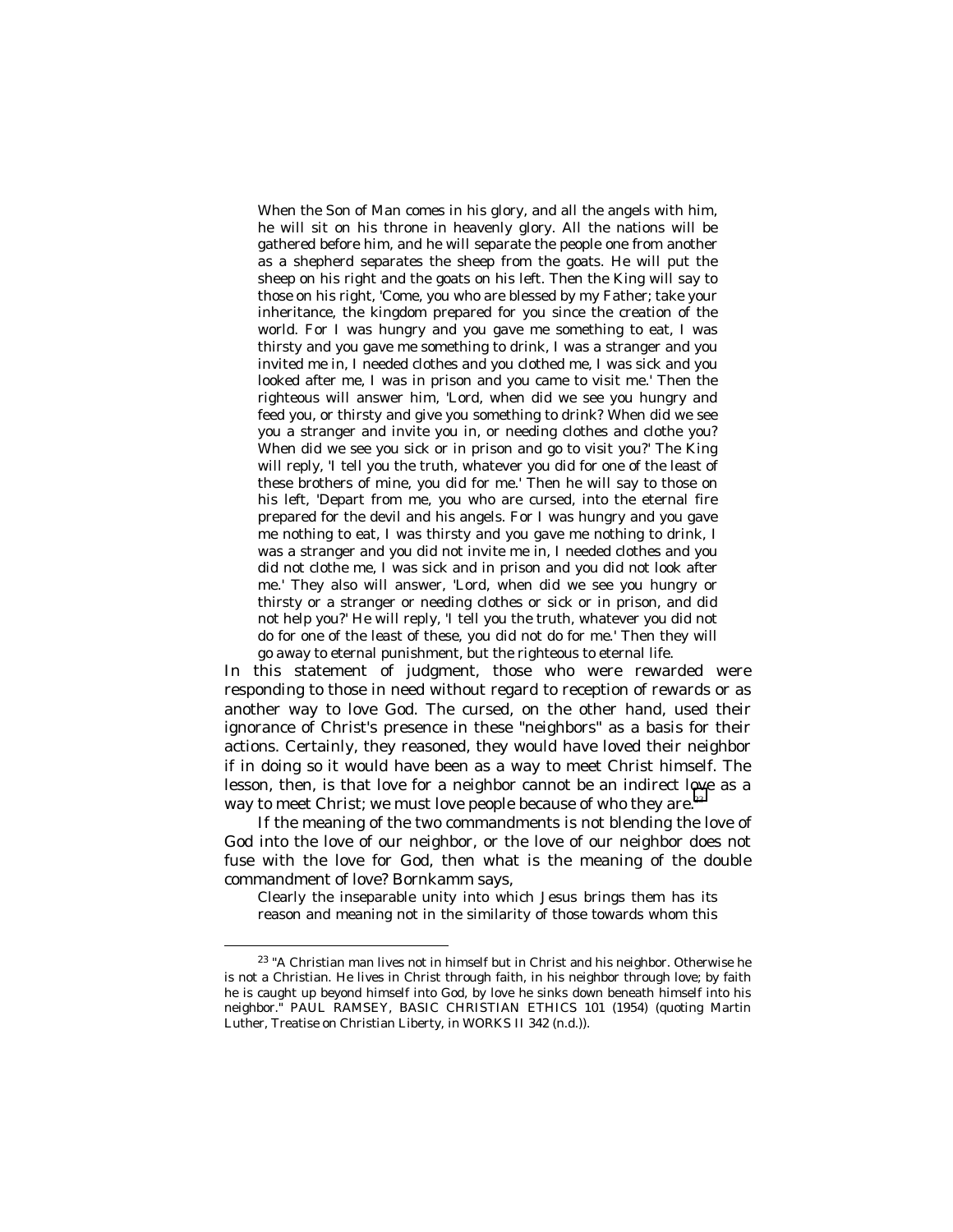love is directed, but in the nature of this love itself. It is in Jesus' own words the renunciation of self-love, the willingness for and the act of surrender there where you actually are, or, which is the same, where your neighbour is, who is waiting for you. In this way and no other God's call comes to us, and in this way the love of God and the love of our neighbour become one. Surrender to God now no longer means a retreat of the soul into a paradise of spirituality and the dissolution of selfhood in adoration and meditation, but a waiting and preparedness for the call of God, who calls to us in the person of our neighbour. In this sense the love of our neighbour is the test of our love of  $God.^{24}$ 

In this regard, we come to understand the meaning of love and the nature of a neighbor in the parable and the question and answer that gave rise to the parable. First, love must be more than mere humanitarianism, a general concern for persons. Such general concerns translate into meaningful action not much different from the value, following our mother's advice, of eating everything on our plates since people in other parts of the world are starving. Obviously our eating or not has no meaningful impact on whether people in other parts of the globe starve or not. Likewise, general statements of sympathy have no impact on the needs of others. In James' epistle we find the tour de force to such sophistry: "Suppose a brother or sister is without clothes and daily food. If one of you says to him, 'Go, I wish you well; keep warm and well fed,' but does nothing about his physical needs, what good is it? In the same way, faith by itself, if it is not accompanied by action, is dead."<sup>25</sup>

Fyodor Dostoyevsky, in *The Brothers Karamazov*, provides a helpful illustration of the difference between loving in general and loving in particular: a "lady of little faith" who proclaimed pretentiously that she had such love for humanity that she frequently dreamed of surrendering everything for mankind. Father Zossima commended her dreams reservedly and then said, "Sometime, unawares, you may do a good deed in reality."<sup>26</sup> Whereas the priest and Levite might have "talked a good game," to speak in the vernacular, the Good Samaritan put into practice his love. Loving in particular stands in stark contrast with loving mankind in general.

'The more I love humanity in general, the less I love man in particular. In my dream,' he said, 'I have often come to making enthusiastic schemes for the service of humanity, and perhaps I might actually have faced crucifixion if it had been suddenly necessary; and yet I am incapable of living in the same room with any one for two days

<sup>24</sup> BORNKAMM, *supra* note 18, at 111.

<sup>25</sup> James 2:15-17 (New International Version).

<sup>26</sup> RAMSEY, *supra* note 23, at 95 (*quoting* FYODOR DOSTOYEVSKY, THE BROTHERS KARAMAZOV 56 (Modern Library Giant n.d.)).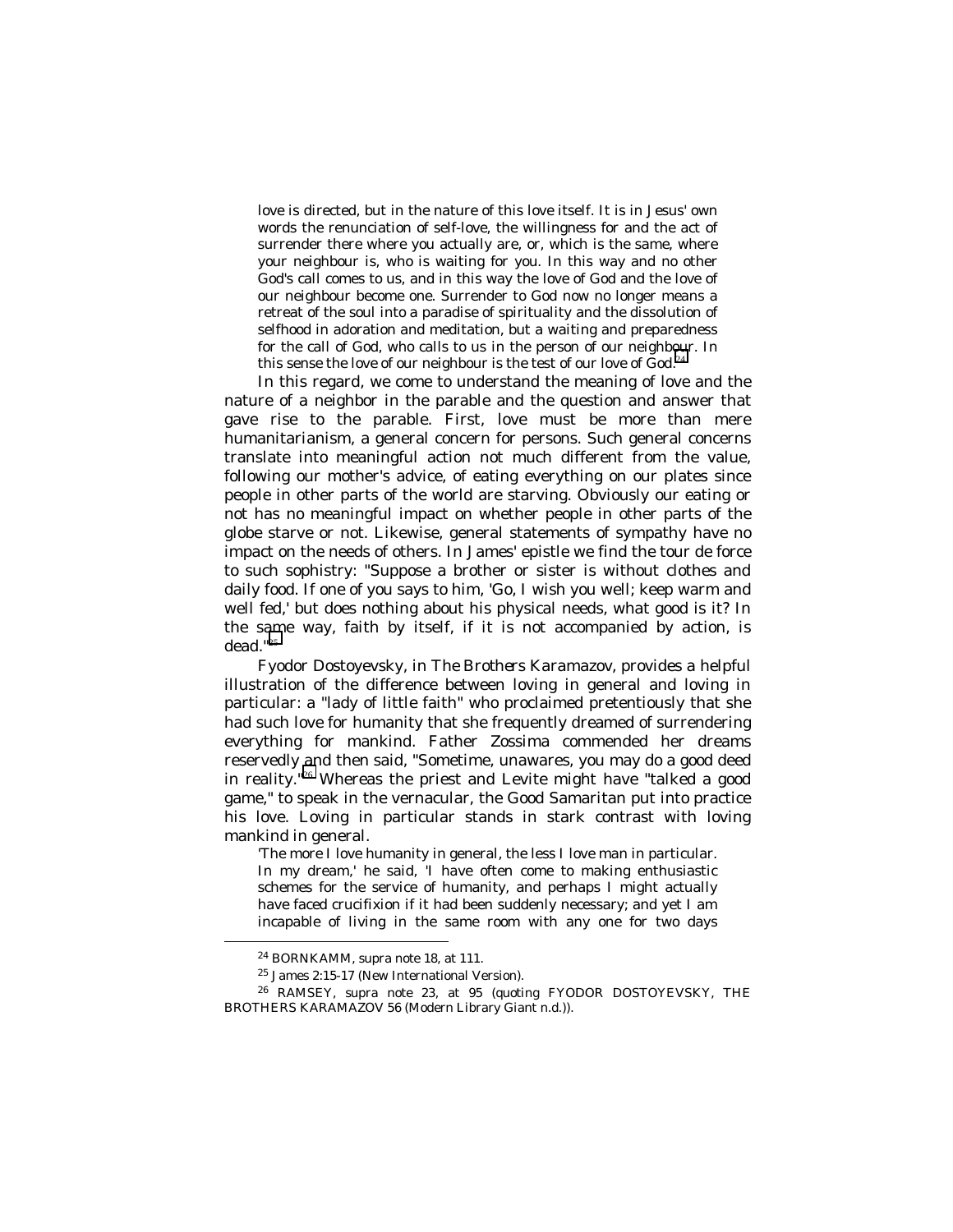together, as I know by experience. As soon as any one is near me, his personality disturbs my self-complacency and restricts my freedom. In twenty-four hours I begin to hate the best of men: one because he's too long over his dinner; another because he has a cold and keeps on blowing his nose. I become hostile to people the moment they come close to me. But it always happened that the more I detest men individually, the more ardent becomes my love for humanity .' I could never understand how one can love one's neighbors. It's just one's neighbors, to my mind, that one can't love, though one might love those at a distance . For any one to love a man, he must be hidden, for as soon as he shows his face, love is gone . Beggars, especially genteel beggars, ought never to show themselves, but to ask for charity through the newspaper. One can love one's neighbors in the abstract, or even at a distance, but at close quarters it's almost impossible. $^{27}$ 

Ramsey comments about this love for men in general that it is "merely a bifocal 'self-regarding concern for others,' a selfish sociability, while love for neighbor for his own sake insists upon a single-minded orientation of a man's primary intention toward this individual neighbor with all his concrete needs."<sup>28</sup> Such concreteness is conspicuous in the portrayals of Christ. His illustrations of love are always concrete; in the words of White,

[T]he cup of water where water was not always plentiful; visiting the sick, clothing the naked, feeding the under-nourished, befriending the ill- deserving prisoner; forgiving the offender, doing good, giving, lending without expectation of return; returning good for evil, prayers for cursing, gentleness for all ill-treatment. The ministry of Jesus is the enduring object-lesson in Christian love--His time, His sympathy, His unwearying service, ever at the command of the outcast, the helpless, the repulsive, the unvalued, the sinful, the blind and lame and leprous; His friendship toward sinners; His unfailing courtesy; His adaptation of His teaching to the comprehension of His hearers; His patience with the disciples; His resolute refusal to meet His enemies with their own weapons; His unembittered, undefeated good will in severest rejection and extreme torture; His ability to love to the uttermost and to the end. And we are to love one another as He has loved us $^{29}$ 

The command to love with its accompanying surrender and sacrifice of self is clear, but the question still looms as to the recognition of the neighbor. This is the very question that the lawyer poses to Jesus. The Old Testament commandment of love for God was at the heart of the Jewish faith, requiring an undivided loyalty to him. The second commandment (elided in Luke, unlike Matthew and Mark, to be in unity with the first commandment), bound the believing Hebrew to love not

<sup>27</sup> Id. at 95 (*citing* DOSTOYEVSKY, *supra* note 26, at 245-46).

<sup>28</sup> Id. at 95.

<sup>29</sup> R.E.O. WHITE, BIBLICAL ETHICS 83 (1979).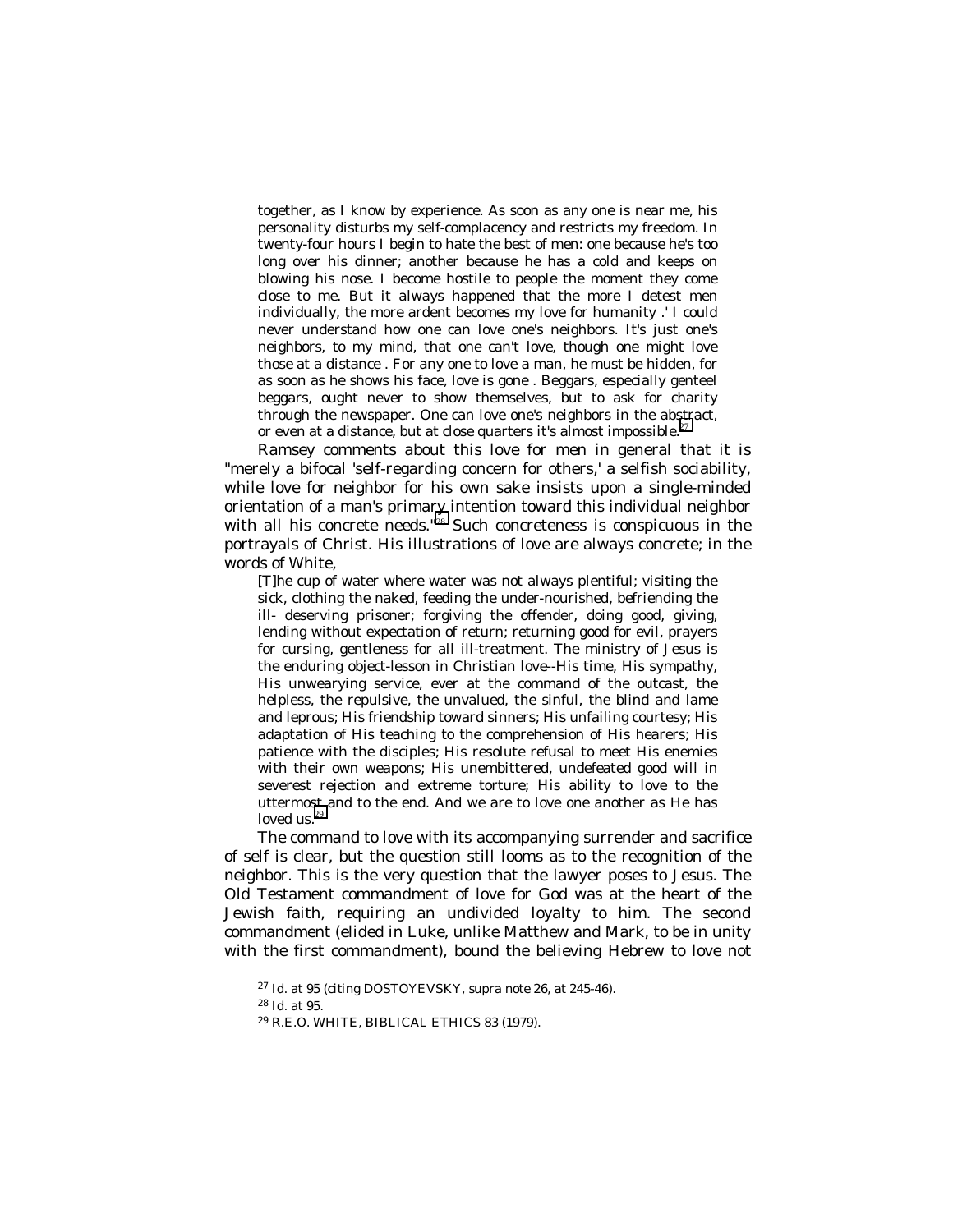only the fellow Hebrew but the strangers among them: "When an alien lives with you in your land, do not mistreat him. The alien living with you must be treated as one of your native-born. Love him as yourself, for you were aliens in Egypt. I am the LORD your God."<sup>30</sup> Carl F.H. Henry says, "Strangers were to be loved as though they were covenantmembers, but they were prohibited from sharing in the covenant until they obeyed its demands."<sup>31</sup> In fact, the Septuagint (LXX) used *ho plesion sou* meaning "anyone around you."<sup>32</sup> Marshall comments concerning this usage,

The Jews interpreted this in terms of members of the same people and religious community, fellow-Jews (cf. Mt. 5:43-48). There was a tendency on the part of the Pharisees to exclude the ordinary people from the definition, and Qumran community excluded those whom they termed 'the sons of darkness' . In Lv. 19:34 (cf. Dt. 10:19) the same obligation of love is extended to the *ger*, the resident alien, but Jewish usage excluded Samaritans and foreigners from this category . The Greek term admitted of a wider meaning, but in the present context the Jewish usage is decisive; this is how the lawyer could be expected to understand the phrase.<sup>33</sup>

The Jewish leaders of Jesus' time went beyond this attitude. They distinguished between neighbor and enemy. A rabbinical saying ruled that heretics, informers, and renegades "should be pushed (into the ditch) and not pulled out,"<sup>34</sup> and a widespread saying in Israel exempted one's enemies from one's duty to love others: "You shall love your fellowcountryman; but you need not love your enemy."<sup>35</sup> Even Philo said, "The Jew must first show love to his fellow Israelite: he stands at the center; round him are proselytes and resident aliens; then follow enemies, slaves, beasts, and plants in ever-widening circles until at last we arrive at the love of all creation." $36$  Jesus' teaching regarding love for enemies $37$ is a "rebuke," says Henry, "to this degeneration of the spirit of revealed ethics into a political morality comparable to that of the Gentiles."<sup>38</sup>

Unlike those around him, Jesus demanded a love toward strangers and even those considered enemies. Søren Kierkegaard emphasizes that this love is from the revelation of Scripture. He continues that "no poet

<sup>30</sup> Leviticus 19:33-34 (New International Version).

<sup>31</sup> CARL F.H. HENRY, CHRISTIAN PERSONAL ETHICS 226 (1957).

<sup>32</sup> Id. at 226; see also MARSHALL, *supra* note 6, at 444.

<sup>33</sup> MARSHALL, *supra* note 6, at 444.

<sup>34</sup> JOACHIM JEREMIAS, THE PARABLES OF JESUS 202-03 (S.H. Hooke trans., Charles Scribner's Sons 1963)(1962) (*quoting* b. 'A.Z. 26a (Bar.)).

<sup>35</sup> Id. at 203; see also Matthew 5:43.

<sup>36</sup> HENRY, *supra* note 31, at 227 (*quoting* PHILO, DE VIRTUT).

<sup>37</sup> Matthew 5:43-48.

<sup>38</sup> HENRY, *supra* note 31, at 227.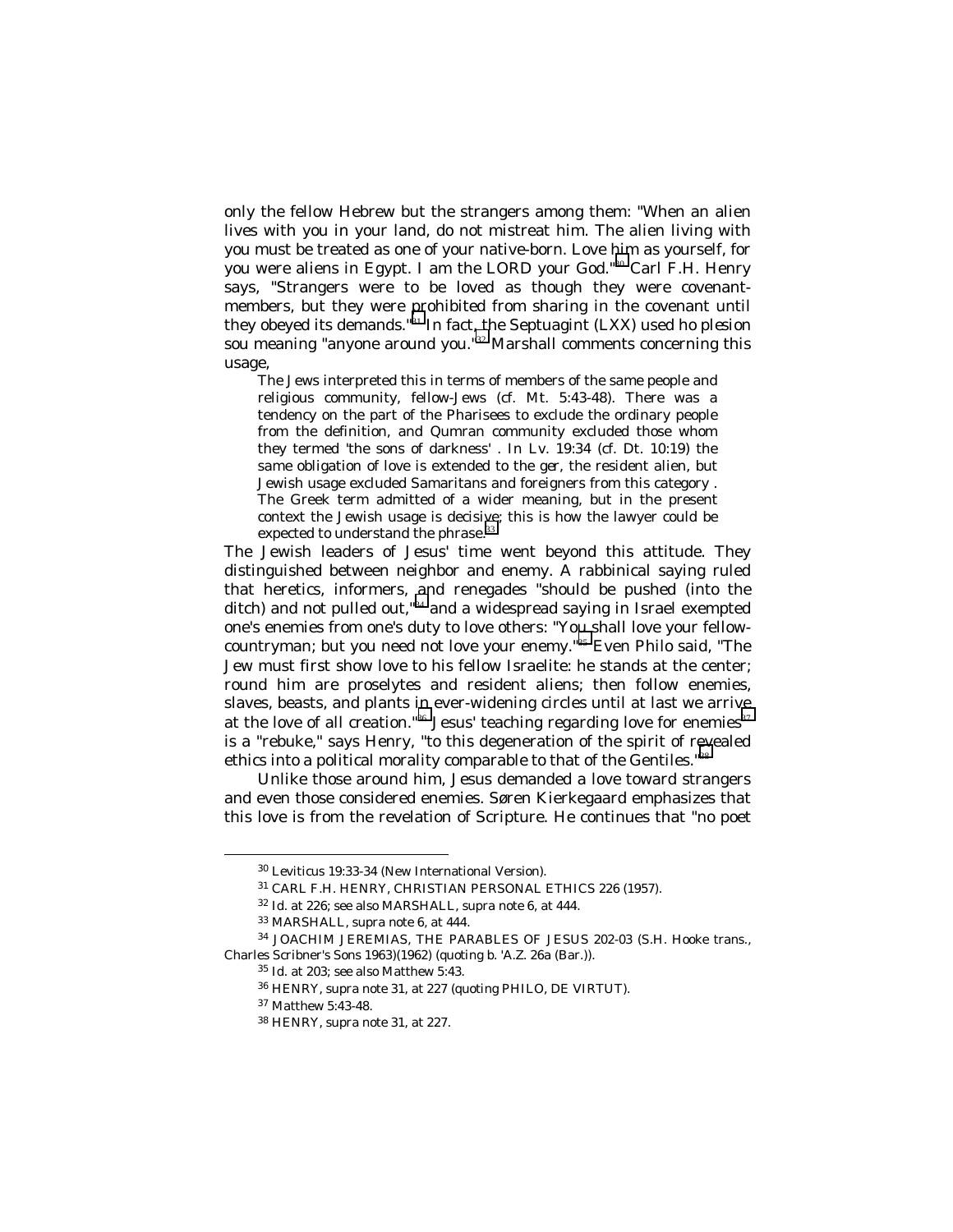has ever sung about loving one's neighbor, any more than he has sung about loving him 'as one's self."'<sup>39</sup> This Christian love *agape*, equivalent to the Hebrew *chesed* does not choose who is stranger, enemy, or friend. None of these are loved because they add to or subtract from us; they are loved because they are human beings in the imago Dei. Ramsey elucidates:

Never is it said that 'neighbor' includes 'enemy' among those who ought to be loved because they are human beings, but rather that love for another for his own sake, neighborly love in the Christian sense, discovers the neighbor in every man it meets and as such has never yet met a friend or an enemy. Christian love does not mean discovering the essentially human underneath differences; it means detecting the neighbor underneath friendliness or hostility or any other qualities in which the agent takes special interest.<sup>40</sup>

The words of Jesus, in which he chides them for merely loving friends, ring clear in light of disinterested love: $41$ 

You have heard that it was said, 'Love your neighbor and hate your enemy.' But I tell you: Love your enemies and pray for those who persecute you, that you may be sons of your Father in heaven. He causes his sun to rise on the evil and the good, and sends rain on the righteous and the unrighteous. If you love those who love you, what reward will you get? Are not even the tax collectors doing that? And if you greet only your brothers, what are you doing more than others? Do not even pagans do that? Be perfect, therefore, as your heavenly Father is perfect.<sup>42</sup>

Ramsey amplifies this teaching of Jesus when he says that a Christian "does not love his enemy for being his enemy any more than he loves his friend merely for being his friend: in either case he loves his neighbor, in spite of his hostility or, what may be just as much a hindrance, in spite of his friendship. Love for enemy simply provides a crucial test for the presence or absence of regard for the neighbor for his own sake."<sup>43</sup>

Ramsey, continuing, enlightens this emphasis:

<sup>39</sup> Søren Kierkegaard, source unknown. This was provided to the publishers but it was misplaced.

<sup>40</sup> RAMSEY, *supra* note 23, at 94.

<sup>41</sup> In Thornton Wilder's Julius Caesar we find the opposite, the desire for disinterested hate: "Would it not be a wonderful discovery to find that I am hated to the death by a man whose hatred is disinterested? It is rare enough to find a disinterested love; so far among those that hate me I have uncovered nothing beyond the promptings of envy, of self-advancing ambition, or of self- consoling destructiveness. It is many years since I have felt directed toward me a disinterested hatred. Day by day I scan my enemies looking with eager hope for the man who hates me 'for myself' or even 'for Rome."' RAMSEY, *supra* note 23, at 96 (*quoting* THORNTON WILDER, THE IDES OF MARCH 113, 218 (1948)).

<sup>42</sup> Matthew 5:43-48; *see also* Luke 6:27, 32, 35 (New International Version).

<sup>43</sup> RAMSEY, *supra* note 23, at 99.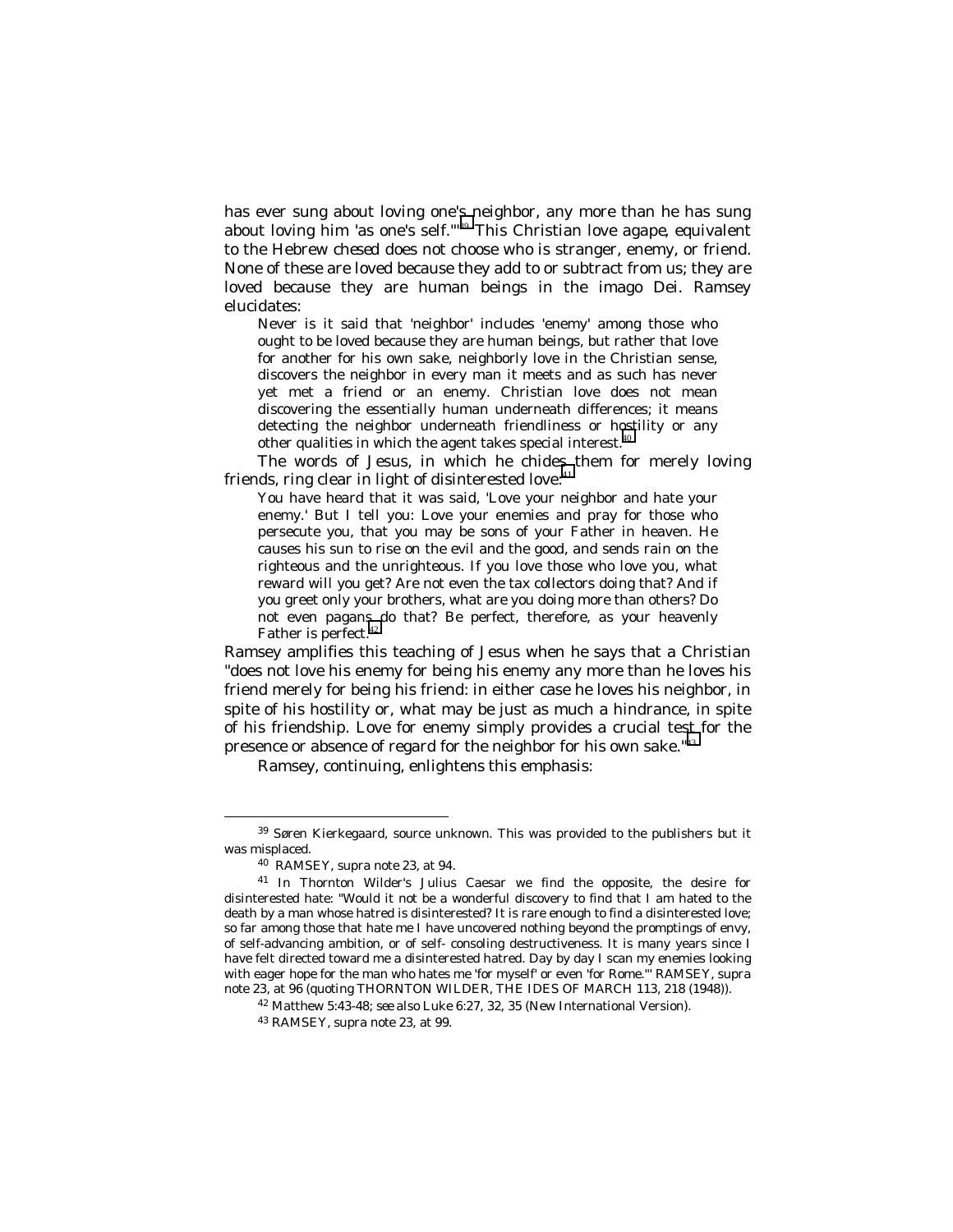Properly understood in the same sense, loving one's enemy is no more difficult than loving one's friend or the man next door with Christian love. Instances in which an enemy is excepted from neighbor-love and hated on account of his hostility are really no more unusual than excepting a friend from neighbor-love and loving him merely on account of his friendliness. In the case of a friendly neighbor it is possible in loving him to love only his friendliness toward us in return. Then he is not loved for his own sake. He is loved for the sake of his friendliness, for the sake of the benefits to be gained from reciprocal friendship. Thus, very often, love for a friend shows up as 'enlightened selfishness,' which is a very good thing, indeed, in comparison with crude selfishness, but still quite different from Christian love for neighbor.<sup>44</sup>

Who, then, is my neighbor? This is the burning question that the lawyer poses to Jesus, thinking that he has escaped the Teacher's grasp. Kierkegaard poignantly observes that the teaching of Jesus leaves no doubt of who the neighbor is, either for the lawyer of the story or for all of us. It is now forever impossible to be mistaken about the neighbor's identity: "You can never confuse him with another man, for all men are the neighbor. If you confuse another man with your neighbor, then in the last analysis there is no mistake, for the other man is also your neighbor."<sup>45</sup> The ultimate Christian teaching, then, is found in the admonition of the writer of Hebrews that the Christian is to do "good unto all men."<sup>46</sup>

### HOW SHOULD WE APPROACH THE INTERPRETATION

#### OF THE PARABLE?

#### *The Allegorical Method*

Especially due to the influence of Clement of Alexandria and his pupil Origen, for centuries the parables were treated by much of the church as allegories in which each term stood as a cryptogram for an idea. A person was required to decode the parable term by term. Probably the most famous example of this approach is Augustine's interpretation of the parable of the Good Samaritan:

A certain man went down from Jerusalem to Jericho; Adam himself is meant;

<sup>44</sup> Id. at 96.

<sup>45</sup> Kierkegaard, *supra* note 39.

<sup>46</sup> Hebrews 13:16 (King James Version).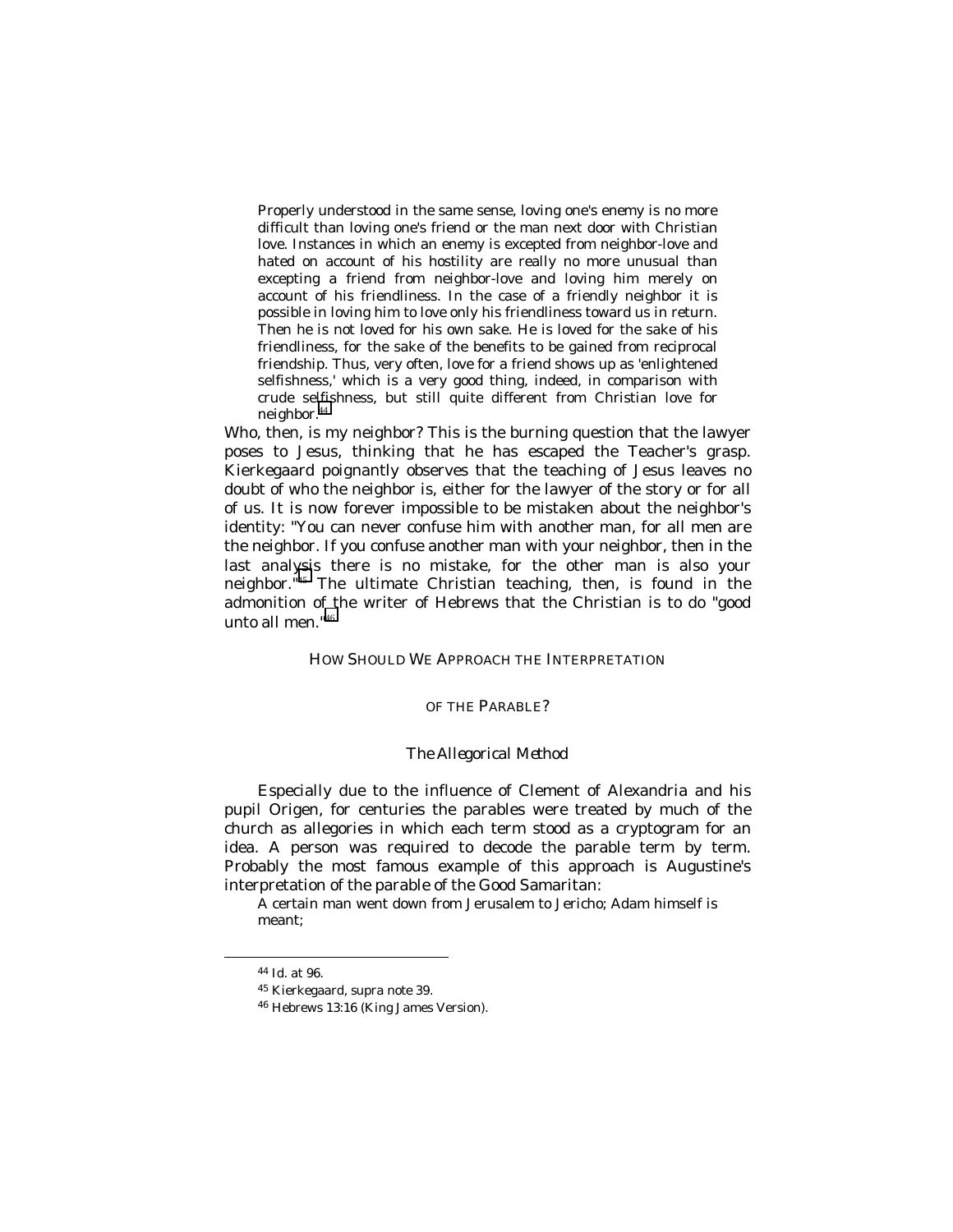Jerusalem is the heavenly city of peace, from whose blessedness Adam  $f_{\rho}$ ]] $\cdot$ 

Jericho means the moon, and signifies our mortality, because it is born, waxes, wanes, and dies.

Thieves are the devil and his angels.

Who stripped him, namely, of his immortality;

and beat him, by persuading him to sin;

and left him half-dead, because in so far as man can understand and know God, he lives, but in so far as he is wasted and oppressed by sin, he is dead; he is therefore called half-dead.

The priest and Levite who saw him and passed by, signify the priesthood and ministry of the Old Testament, which could profit nothing for salvation.

Samaritan means Guardian, and therefore the Lord Himself is signified by this name.

The binding of the wounds is the restraint of sin.

Oil is the comfort of good hope;

 $\overline{\phantom{a}}$ 

Wine the exhortation to work with fervent spirit.

The beast is the flesh in which He deigned to come to us.

The being set upon the beast is belief in the incarnation of Christ.

The inn is the Church, where travellers returning to their heavenly country are refreshed after pilgrimage.

The morrow is after the resurrection of the Lord.

The two pence are either the precepts of love, or the promise of this life and of that which is to come.

The innkeeper is the Apostle (Paul). The supererogatory payment is either his counsel of celibacy, or the fact that he worked with his own hands lest he should be a burden to any of the weaker brethren when the Gospel was new, though it was lawful for him 'to live by the  $Gospel.<sup>47</sup>$ 

#### *The Typical Method*

The approach of Augustine is easily dismissed by the modern mind not easily affected by allegorical thought, but the temptation to consider the parable of the Good Samaritan as a type of Christ and redemption is not so easily dismissed. Rather than taking the parable at face value, it is attractive to see in the parable the person of Jesus and the redemption he brought to the world. John Martin exemplifies this approach when he speaks of two levels of meaning in the parable. The first level is the "plain teaching that a person, like the Samaritan, should help others in need."48 Martin continues regarding the second level:

<sup>47</sup> C.H. DODD, THE PARABLES OF THE KINGDOM 1-2 (Charles Scribner's Sons, 2d ed. 1961) (*quoting* ST. AUGUSTINE, QUAESTIONES EVANGELOIRUM II 19).

<sup>48</sup> John Martin, Luke, in THE BIBLE KNOWLEDGE COMMENTARY 233 (John F. Walvoord & Roy B. Zuck eds., 1983).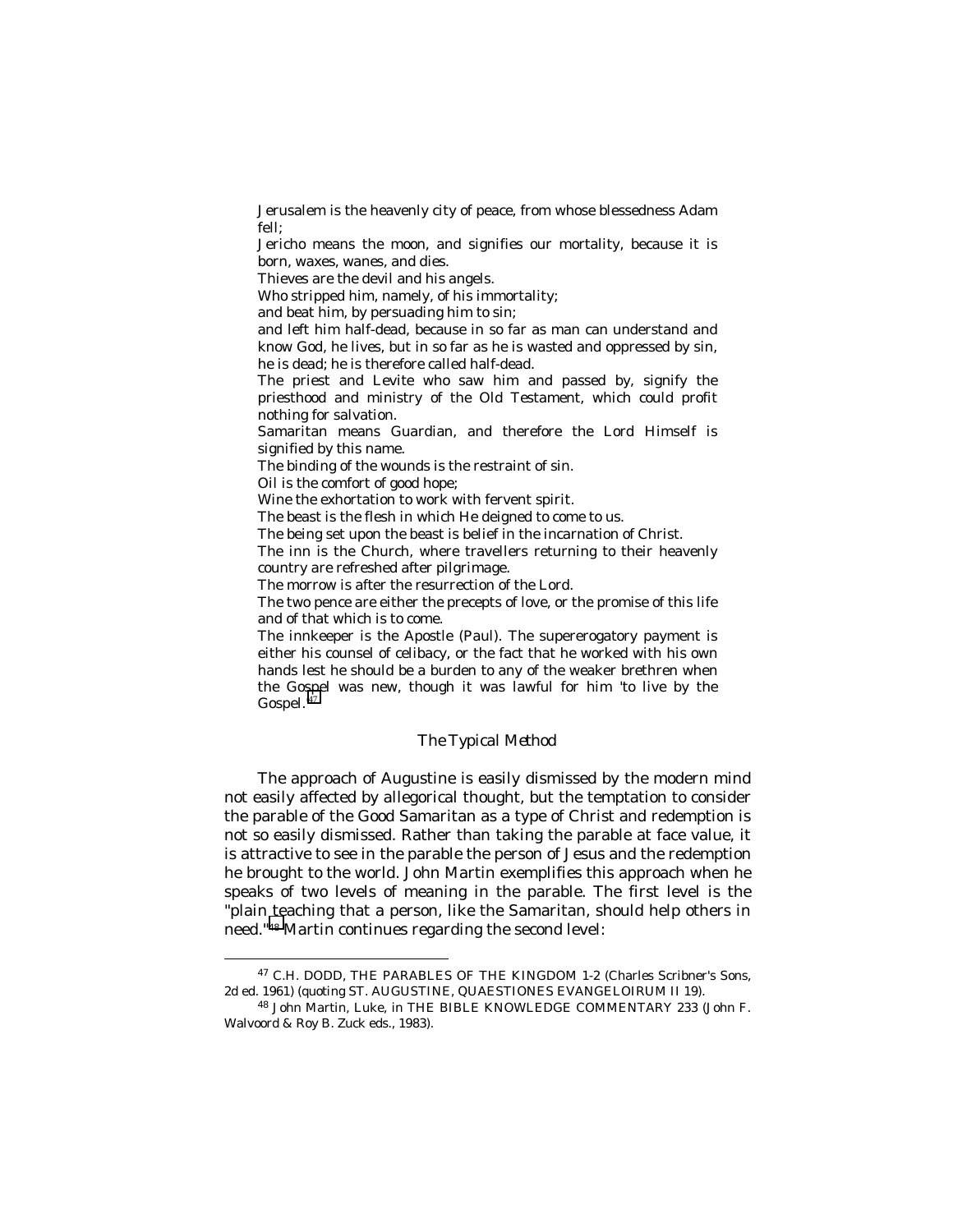However, in the context of the rejection of Jesus, it should also be noted in this parable that the Jewish religious leaders rejected the man who fell among the robbers. A Samaritan, an outcast, was the only one who helped the man. Jesus was like the Samaritan. He was the outcast One, who was willing to seek and to save people who were perishing. He was directly opposed to the religious establishment. The theme is reminiscent of Jesus' words to the Pharisees (7:44-50). The theme of Jesus' going to those who needed Him became more and more evident.49

The typical approach, though not totally abandoning the plain meaning of the passage, still commits the error of placing into the text something not immediately evident in the teaching itself or even implied by Jesus. Using this technique leaves one with the question why not to see other possible types of Jesus in the parable or even other types for other persons and events in the parable. For example, why would Jesus not be a type of the beaten and robbed man? He was taken advantage of by religious leaders, finally even put to death.

### *The Literal Method*

The most natural way to interpret the parable is literally. This is not meant to disparage the figurative nature of parables but to recognize that parables are given to teach, at most, a few truths, but those truths should relate to the contextual setting of the parable and the theological development of the gospel writer. Here the issue relates to the specific question of the lawyer, "Who is my neighbor?" so the emphasis of the parable should be to elucidate that point.

#### THE INTERPRETATION OF LUKE 10:25-37

### *Good Questions with Bad Motives--Luke 10:25*

*What Must I Do to Inherit Eternal Life?* In Luke 10:25-37, the gospel writer presents Jesus before a crowd of listeners hanging on his every word. From this crowd comes a lawyer, an expert in the laws of Israel and Moses. The man addresses Jesus as Teacher, someone who had the position of authority in presenting the revelation of God to his people of Israel. As a Teacher of Israel, a rabbi, the man from Galilee had awesome responsibility to set forth what the lawgiver Moses and the subsequent prophets had revealed about God's will for his people.

<sup>49</sup> Id. at 234.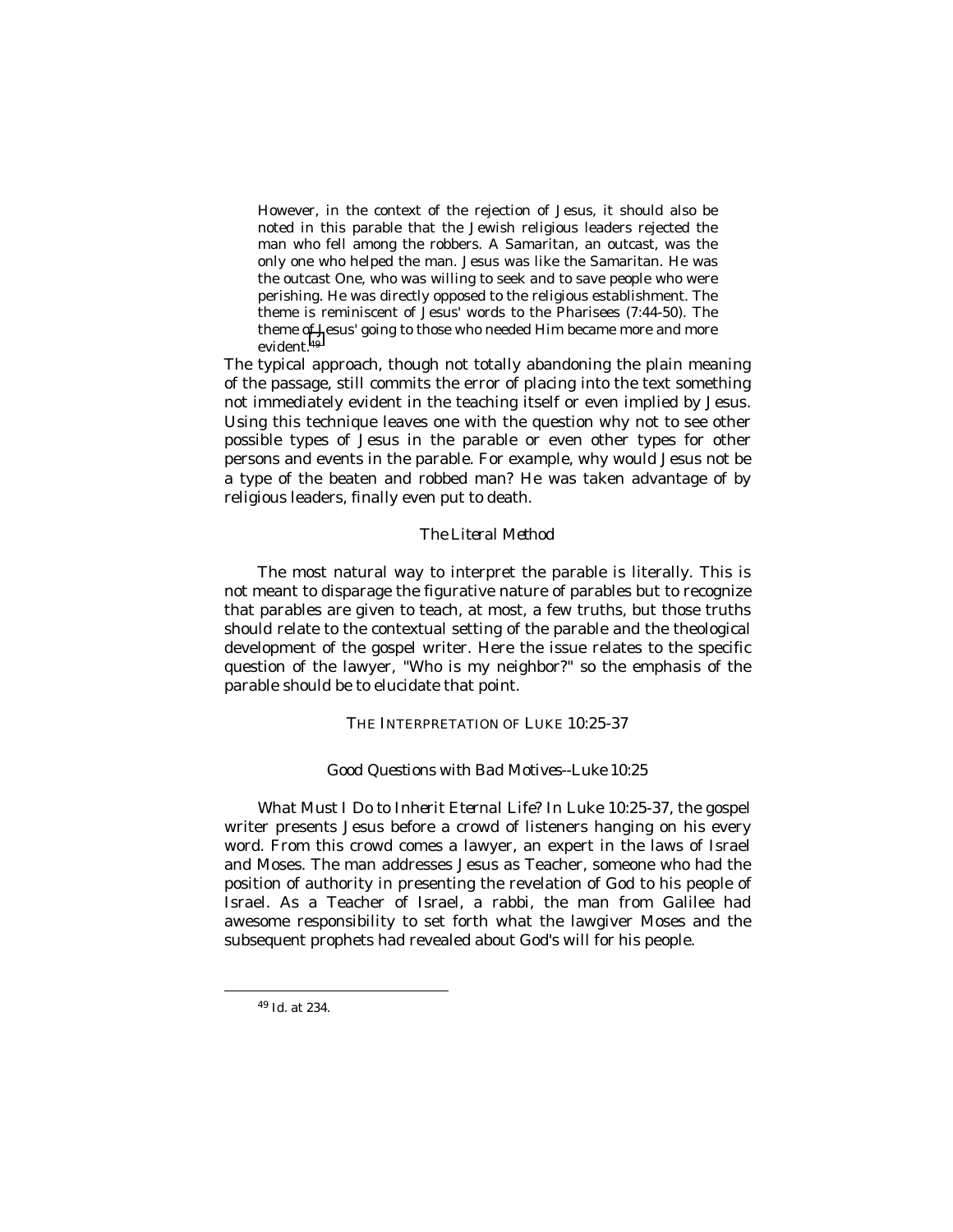The lawyer could have asked Jesus many questions, questions that many other lawyers and religious leaders had asked Jesus before to find fault. Many of their questions related to transient and temporary issues, often matters of secondary importance. On one occasion the Pharisees questioned him, and his disciples, as to why they did not properly honor the Sabbath.<sup>50</sup> Whereas in the records of Matthew 12:1-8 and Luke 6:1-5 the purpose of the account's inclusion was to emphasize the lordship of Christ over the Sabbath--after all, as the Creator of all things, Jesus created the Sabbath--in Mark, Jesus used the question to teach that people were more important than the observance of religious rituals. In fact, he says that God actually created these activities for the benefit of humans: "And He said to them, 'The Sabbath was made for man, and not man for the Sabbath."'51 At another time he was asked to arbitrate regarding a theological debate between the Sadducees and the Pharisees on the resurrection. Certainly the issue of resurrection was important, but the manner of the discussion moved from intelligent theological concerns to absurd logic.<sup>52</sup>

Here, however, we have a lawyer asking the pivotal question for all humanity, "What shall I do to inherit eternal life?" This question was asked by others of Jesus,<sup>53</sup> but only here does Christ take this eternal question and seemingly tie it to temporal matters. One's vertical relationship to God is the most important matter that a human must confront.54 Though this expert in the law posed the question of participation in God's future kingdom, the text indicates that he did not do so sincerely; he asked the question to "test" Jesus. It is not clear how this question may be compared with others asked by lawyers and religious leaders who sought to position Jesus in conflict with either Rome, the people, or religious leaders, or with a tricky theological issue that the rabbis had been debating for years. This question, as already noted, was the right question to ask, and it was properly addressed to the one person who could answer it, the giver of life himself.

<sup>50</sup> Luke 6:1-11.

<sup>51</sup> Mark 2:27 (New International Version); the statement by Jesus in Mark 2:27 had a similar parallel in Jewish sayings but with an entirely different meaning. Paul Ramsey comments, "The verbally parallel statement which may be cited from a number of rabbis, 'The sabbath is given for you and not you for the sabbath,' had, coming from their mouths, an absolutely different meaning. It meant: the sabbath is given for you to keep, in order that you and your servants and domestic animals may have rest." RAMSEY, *supra* note 23, at 63.

<sup>52</sup> Matthew 22:23-33; Mark 12:18-27; Luke 20:27-40.

<sup>53</sup> Matthew 19:16-22; Luke 18:18-23; *see* John 3:1-15.

<sup>54</sup> Rabbi Eliezer (ca. AD 90) was asked by his students, "Rabbi, teach us the ways of life so that by them we may attain to the life of the future world." MARSHALL, *supra* note 6, at 442 (*quoting* b Ber. 28b; SB I, 808).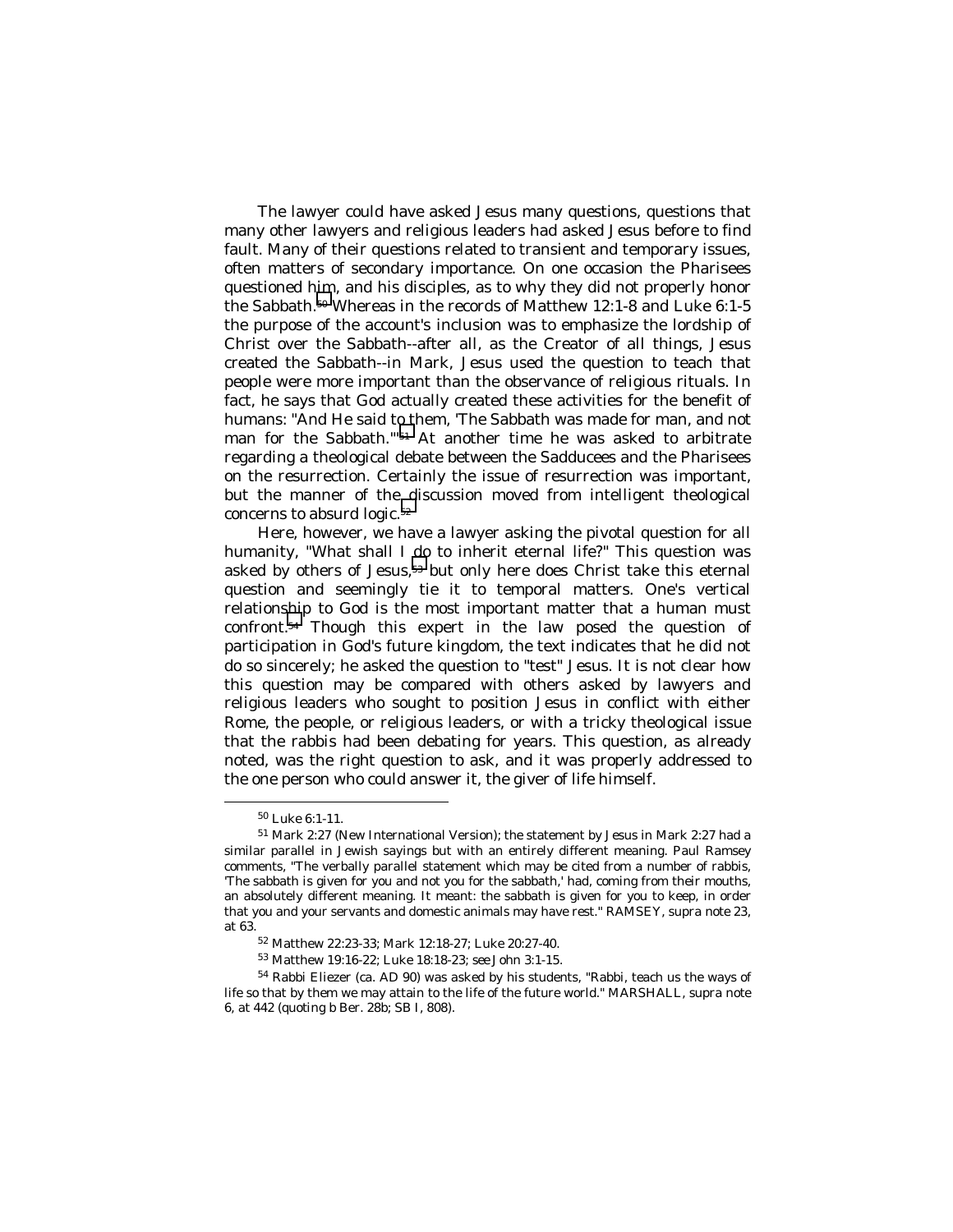Whatever the reason for the particular question, the matter of motives is central to the asking of the question. Here this legal scholar from the outset was not really interested in the answer Jesus gave. When Jesus responded to his answer in verse 28, the lawyer who sought to put the Lord on the witness stand found himself uneasy with the implications of the answer. He sought to justify himself.

Jesus' answer to this lawyer indicates that he considered a way of life as important but does not require the concept of salvation by works. Marshall says, "Just as in Jn. 6:28f. the 'work' required is faith, so here it is love, an inner disposition, not an outward qualification."55 Moreover, one need understand the request to be for blessings in the future kingdom of God rather than justification per se. The perspective of "inheritance" speaks of obtaining this blessing.

*We Have Our Questions Too!* The problem of how to find eternal life is one that each of us must face, but there are other questions too that must be addressed in this life. There were many other major questions that a sincere seeker could have asked Jesus. Establishing a vertical relationship with God is primary and logically correct for a true disciple of the Lord, but it is the wrong place to stop. Jesus took the young lawyer to the next level of discussion, namely, the horizontal dimensions of life. There is an old adage that we are not to be so heavenly-minded that we are of no earthly good. God wants people to challenge him to the hard questions of life. He does not turn aside the inquirer or even the doubter. Too many people are willing to go through life and never really penetrate the superficial, to seek the satisfying answers of the deeper knowledge of the world around us. The "enquirer's theological knowledge is of no avail if his life is not governed by love to God and his 'friend."'56

*What Are Our Motives?* There are many difficult questions on life and death about which we wonder. How do we balance the life of the unborn child against the concerns of a pregnant woman? When do we cease providing treatment for a terminally ill or comatose patient? These are matters that we have deep feelings on. Foremost, however, in our research and activities must be proper motive. This is a major concern. Are our actions honorable and ethical? Do they come from the desire to be honest with facts, to look outside our own selfish desires? Are they within the framework of treating other persons as being in the image of God and worthy in themselves of our concern? Too often our motives are suspect.

*Good Answers with Inadequate Application--Luke 10:26-28* 

<sup>55</sup> MARSHALL, *supra* note 6, at 442.

<sup>56</sup> JEREMIAS, *supra* note 34, at 202.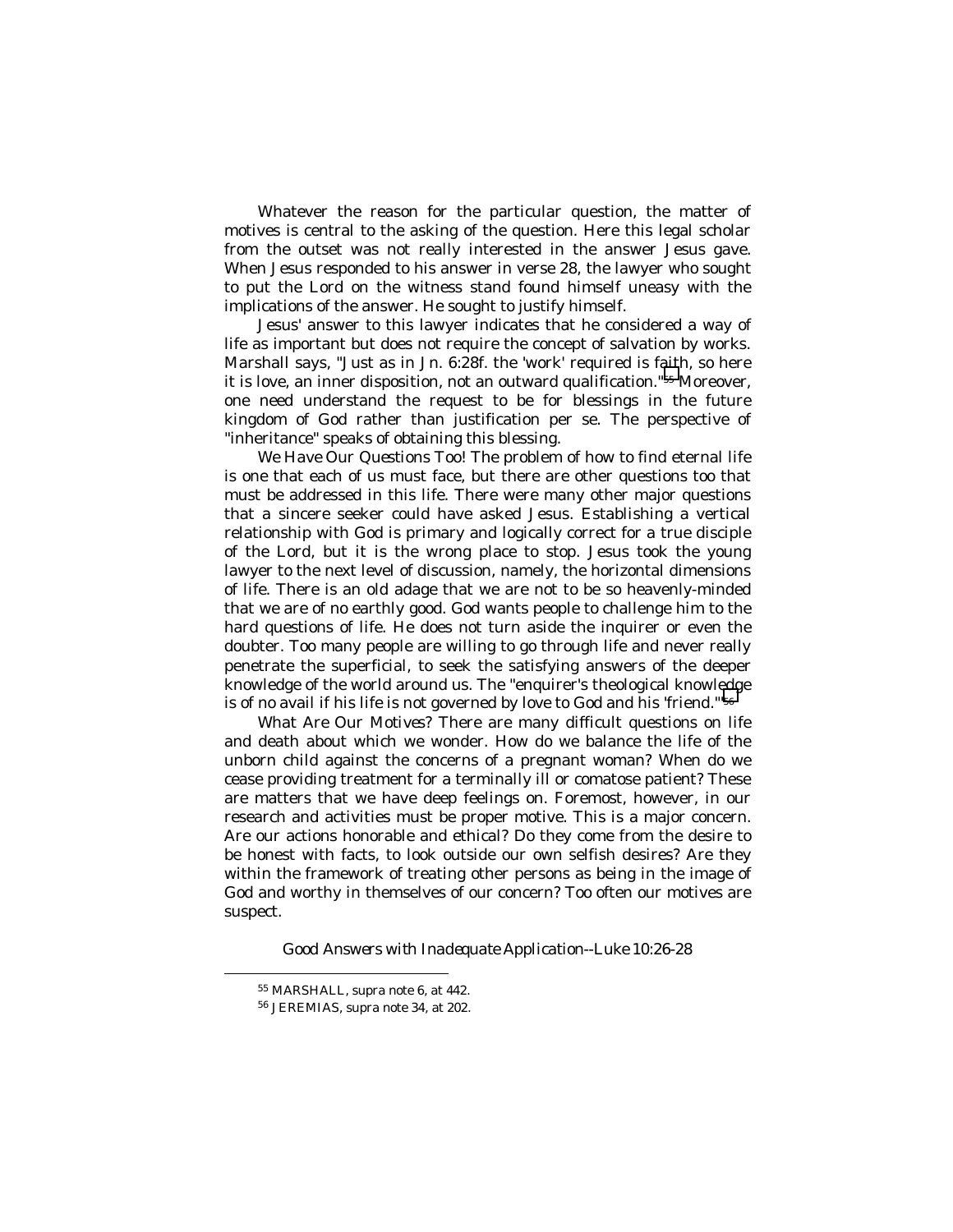*A Theologically Correct Answer Is Offered*. The lawyer in this story knew the law. Whether he had heard Jesus speak these words or whether he had drawn the proper conclusions from his study of Deuteronomy 6:557 and Leviticus 19:1858 is unknown. We need to note here that Jesus' concern is the written words of God in the Old Testament rather than the oral traditions of the rabbis. The rabbis, when confronted by similar ideas, drove the students to the commentaries on the Scripture, whereas Jesus sent them to the revelation of God. The rabbis sought to deal with all the commandments without placing any one above the other, whereas Jesus views these commandments to be the completion and fullness of the law:

Jesus stands entirely outside the evolution of Jewish legalism for the reason that he taught not simply the superiority of love for God and for the neighbor over any other commandment; what is more, he taught that these commands were infinitely superior to all the rest . Man's obligation arose out of these two commandments alone, there could be no conflict with other parts of Torah, this was for him the whole law of God.59

When confronted with the issue posed by the lawyer, he posed a retort that forced a solution to life in the attitude of love required by the author of love.

*Sometimes We Fail to Do What Is Right Because We Do Not Have Our Theology Straight: This Is Ignorance.* The lawyer provided the correct answer to the quizzing of Jesus. He had no excuse for his lack of proper understanding of the demands of God expressed in the law. Had he considered the ramifications of God's commandments, he would not have needed the further lesson provided in the parable of the Good Samaritan.

The failure of most modern medicine and law in the matter of ethics is that there is no real basis for ethics. If there are right and wrong, good and evil, the knowledge of these absolutes resides outside humanity, and they stand as objective realities whether a person recognizes or honors them. On the other hand, if truth and ethics are relative and reside only within the subjective opinion of each person, then there can never be a final answer to our concerns of abortion, euthanasia, or other medical or social ethics matters. If there are no absolutes, then all ethics are defined in the subjective opinions of each of us; and if rules are established, it is merely a matter of transient contemporary consensus or force, which changes with the power structure.

<sup>57</sup> *See supra* note 8.

<sup>58</sup> *See supra* note 9.

<sup>59</sup> RAMSEY, *supra* note 23, at 65.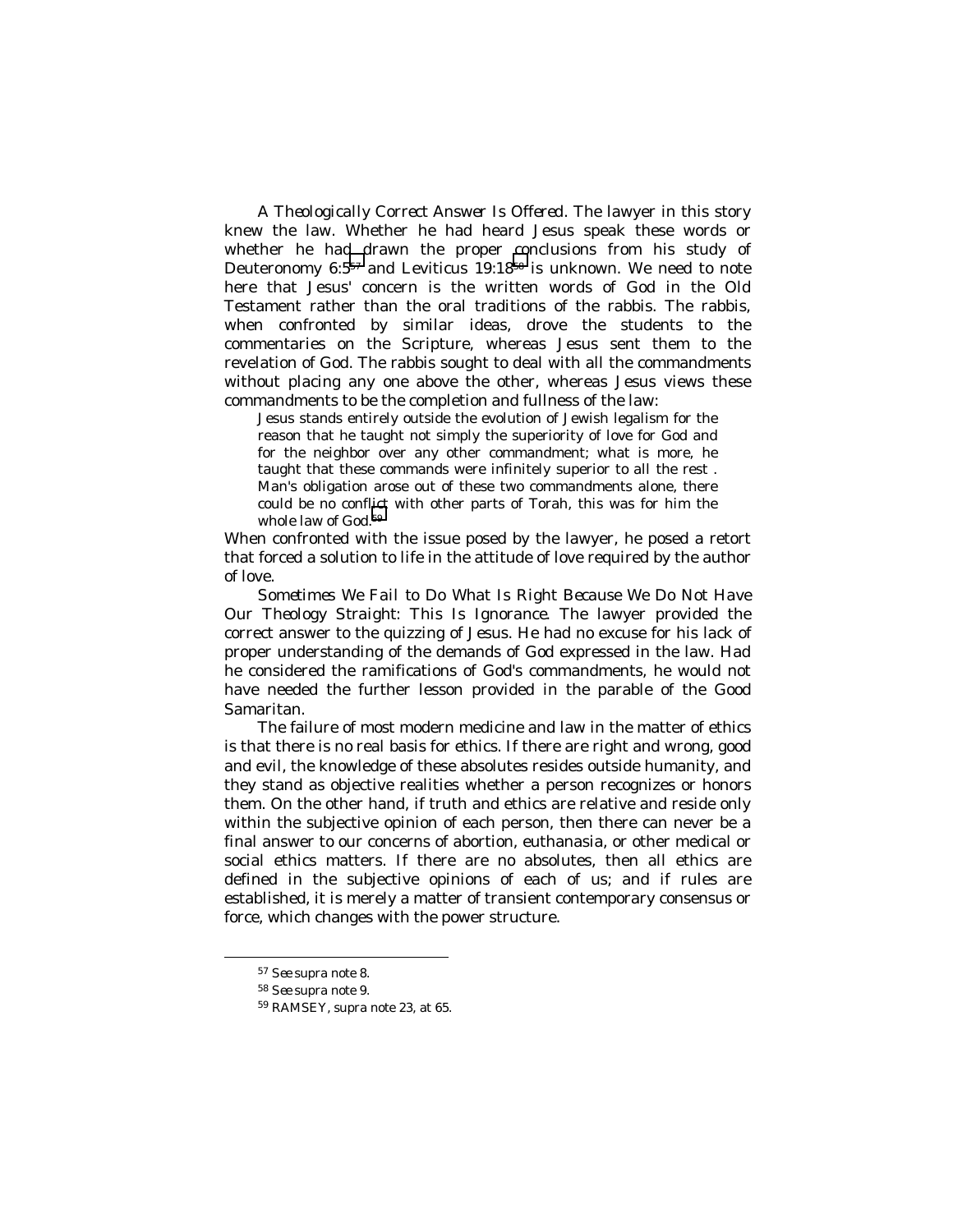Our greatest ally to gain the high moral ground in this or any other ethical debate is to refuse to let the flag of absolute reality be lowered, despite ridicule or pressure of other sorts. Eventually the foolishness of religionless ethics and morals will be unable to stand against this epistemological bulwark.

*Sometimes We Fail to Do What Is Right in Spite of Having Good Theology: This Is Slothfulness, If Not Rebellion*. The lawyer really had the proper answer and ethical response in his grasp. His theology was good, but he chose to avoid the implications of his doctrine. When finally he was forced to admit the Samaritan's righteous acts toward the wounded Jewish man, in contrast to the Jewish religious leaders, he still could not bring himself to say "the Samaritan" but instead "he who showed mercy."60

#### *Improper Responses to God's Direction*

*The Lawyer Sought to Alleviate His Guilt*. The text says that on receiving the response by Jesus on how to live--a response demanding action on his part--the lawyer sought to "justify himself":

The lawyer is depicted as wishing to justify his earlier question and regain the initiative after the command which he has just received. He looks rather foolish having asked a question to which he himself has been forced to give the answer; Jesus has said in effect, 'You have no need to ask me the question about eternal life; as a lawyer you know the answer. All you have to do is practise what you preach.' So he professes inability to practise the law until its meaning has been clarified. $61$ 

Confronted with the obvious responsibility to contexualize his theology, to move beyond orthodoxy to orthopraxy, the lawyer feigned ignorance. He would be more than willing to practice the law he claimed to honor if only he could figure out who his neighbor was.

*What Are Our Attempts?* Most of us have become aware of the issues relating to life and death, but the ultimate question is not what we know or believe but what we are doing in real terms to rescue people who are being unjustly treated by the legal, medical, and popular cultures. Those who do not fit the current image of worthiness--read inadequate quality of life--are simply relegated to a status less than full persons. We must never let ourselves think or act in these terms. Even those of us who are pro-life may err in this area of equity and dignity for all persons, judging persons because of their utility rather than simply because they are in the image of God.

<sup>60</sup> Luke 10:37 (New International Version).

<sup>61</sup> MARSHALL, *supra* note 6, at 447.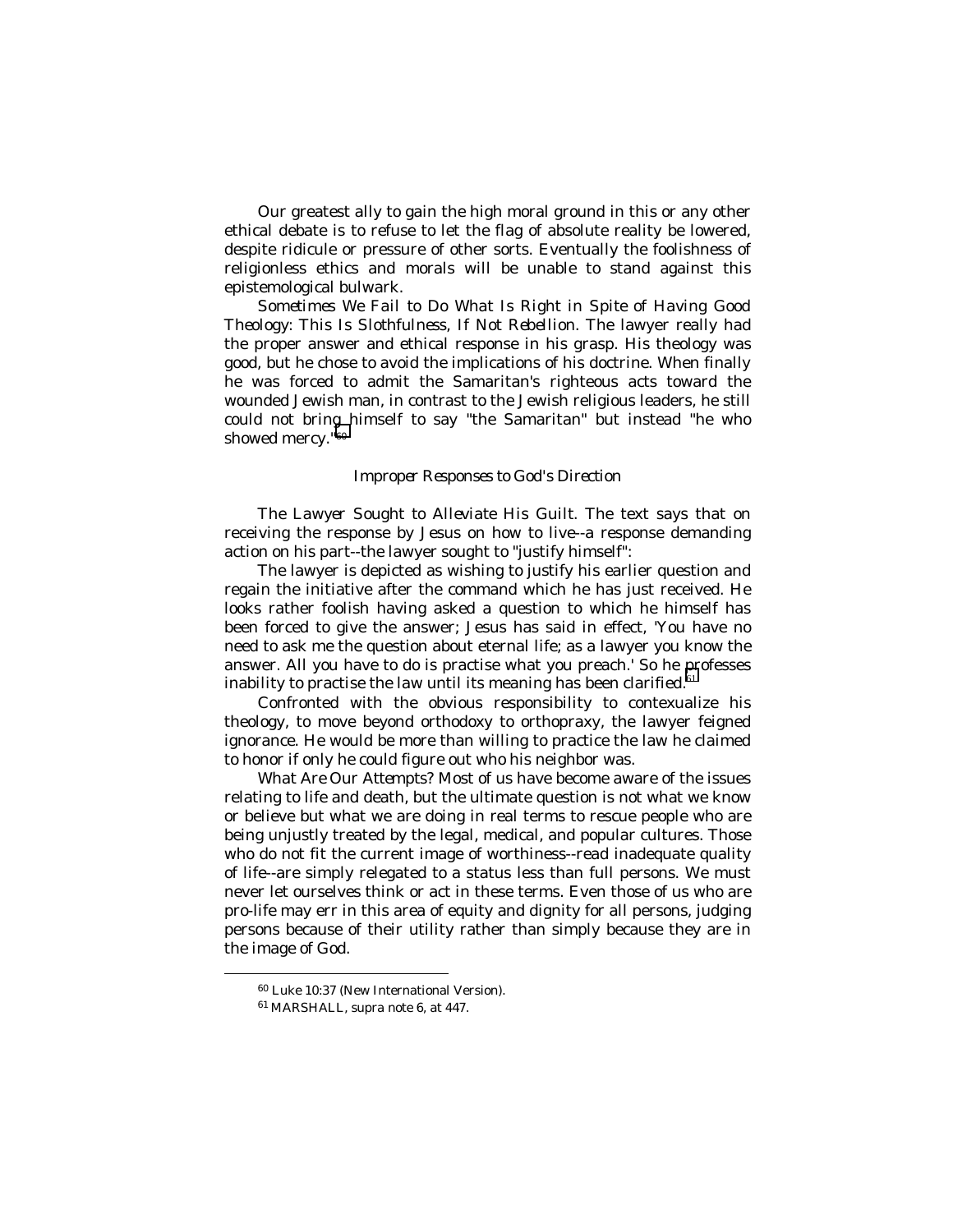### *God's Teaching on Fulfilling the Second Table of the Law: Love Your Neighbor as Yourself*

*Christ Poses a Politically Incorrect Example*. Jesus poses the story of the Jewish man robbed and left for dead. First the priest comes by and second the Levite. Popular stories of the time would include a third person of a triad, and the crowds would expect an Israelite layman, setting forth an anti-clerical point.<sup>62</sup> Jesus' mention of a Samaritan would have been totally unexpected and no doubt caused inner conflict for the Jewish listener. In the Greek text there is a clear grammatical contrast between the priest, the Levite, and the Samaritan, since "Samaritan" occurs in the emphatic position of the sentence  $(v. 33).^{63}$  As much as the Israelites would have been willing for Christ to poke fun or bring into disrepute the self-righteous temple leaders, making a Samaritan the hero of a story was unacceptable or politically incorrect. Christ, however, was not attempting to win laurels from the people or the lawyer but to cause them to confront the truth and the implications of that truth for their daily living.

Hesitation in stating the truth in an agnostic society is unworthy of one who seeks to be a follower of the great Teacher.

*Helping People When They Make Bad Decisions*. The wounded man in the parable was traveling from Jerusalem to Jericho. There was a drop of thirty-three hundred feet in elevation over the course of only seventeen miles, and this road was well known for treacherous bandits. In view of this the Roman army patrolled the road. One could say that the man brought his calamity on himself. The road was not well traveled, and a person might have to wait a considerable time for help to come by.<sup>64</sup>

*The Sometimes Failure of Religiously Motivated People*. The fact that the first two persons who came across this unfortunate man on the road were religious leaders is no accident. These are the persons who one would expect would be the first to come to the aid of the weak and injured. Sad to say, as many of us have experienced in our own attempts to publicize our ethical concerns in society, the clergy often are the greatest obstacles we encounter. For some reason many in the clergy mistakenly believe that social issues are inferior to the loftier goals they seek to preach. This dichotomy of secular and sacred, the eternal and now, smacks of a gnostic element in the church which believes that God

<sup>62</sup> JEREMIAS, *supra* note 34, at 204 (*quoting* B.T.D. SMITH, THE PARABLES OF THE SYNOPTIC GOSPELS 180 (1937)).

<sup>63</sup> Luke 10:33.

<sup>64</sup> The Greek text uses the word *sugkuria*, which means "coincidence" or "chance."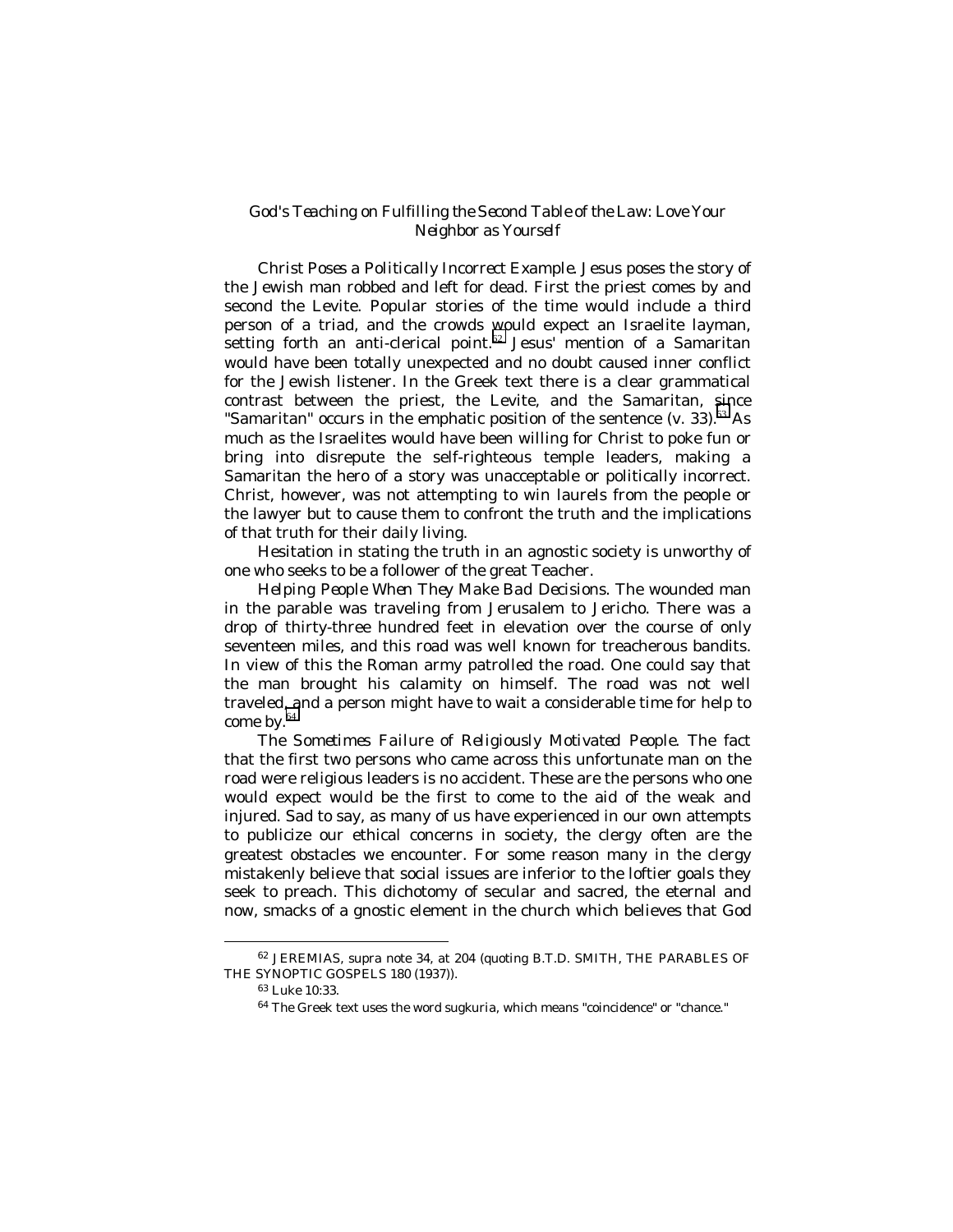is unconcerned with the current problems of life. It is little more than the "be warm, be filled" response condemned in the New Testament.

Some believe that concerning ourselves with so-called worldly problems distracts us from spiritual issues or causes us to lose an anticipation of the Lord's return. Yet we observe in the life of Jesus the incarnation of God in its fullness. God has made himself near to us and given us an example of love to follow, the person of Jesus. Believers are called to sacrifice and service, not to large congregations and successful programs.

The church would do well to be willing to fly in the face of the culture to uphold the needy and rejected if she would follow her Lord. And this attitude does not depend on considerations of race, creed, religion, or particular beliefs.

*Doing Good Requires Sacrifice*. The Good Samaritan stopped to help the Jewish man on the road. The text says his immediate response was compassion.<sup>65</sup> Pride causes both the infirm and the potential helper to turn aside from the work of God. To be helped and to help require the parties to serve one another.

The Samaritan did not hesitate in using up his wealth and possessions to come to the aid of the wounded man. Whereas the religious leaders saw their spiritual duties to take priority over helping the man in need, the Samaritan surrendered all that he had for the benefit of a person he had never met. He probably tore his headdress for a bandage, poured oil to mollify the wounds, and used wine for disinfectant. He put the man on his donkey and took him to an inn. The Samaritan gave two denarii to the innkeeper for the room and board of the injured Jew.<sup>66</sup> The costs of a day's board would be about one-twelfth of a denarius, so we may see that he did not leave the man stranded. He also promised to provide more money if necessary when he made his return trip. $67$ 

One sees in this story a person who went far beyond talk to the performance of deeds.

#### *Christ Frames the Question Correctly: Who Will Be a Neighbor?*

*The All-Important "I Will*." Christ's question to the lawyer at the end of his parable turned the question of the lawyer on its head. The lawyer said that if he could only recognize his neighbor he would be

<sup>65</sup> Luke 10:33.

<sup>66</sup> Id.. 10:35.

<sup>67</sup> Luke 10:35.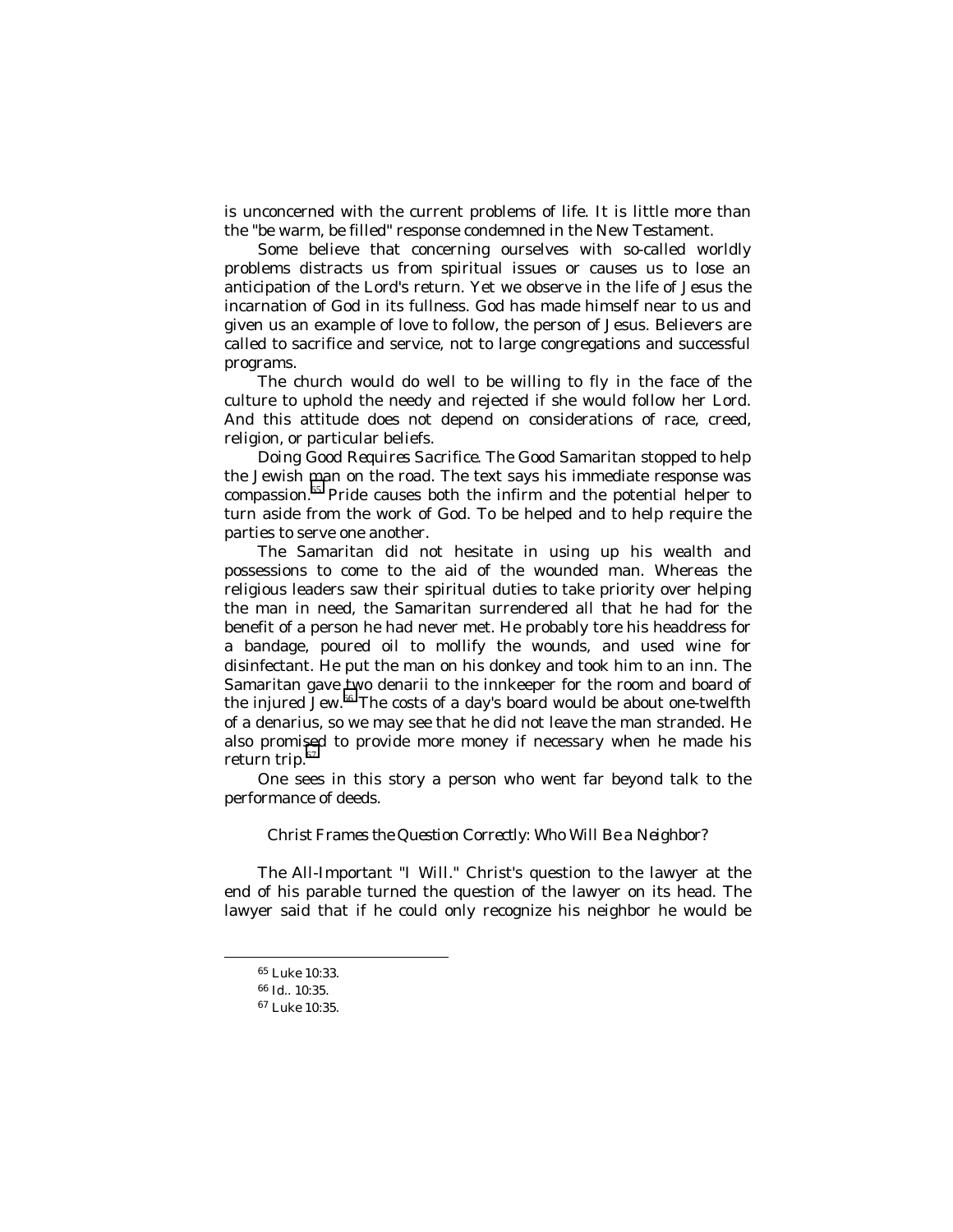willing to fulfill the law of God.<sup>68</sup> Jesus never addresses this question. Note Jesus does not ask at the end, "Which of these three, do you think, knew best who his neighbor was?" Instead he asked who proved to be a neighbor.<sup>69</sup> One does not need to define who is a neighbor. One needs to be a neighbor.

Ramsey sets forth the sense of the meaning of the parable:

This parable tells us something about neighbor-love, nothing about the neighbor. What the parable does is to demand that the questioner revise entirely his point of view, reformulating the question first asked so as to require neighborliness of himself rather than anything of his neighbor. A shift is made from defining the qualities of the man who rightfully ought to be loved to the specific demand that the questioner himself become a neighbor. The parable actually shows the nature and meaning of Christian love which alone of all ethical standpoints discovers the neighbor because it alone begins with neighborly love and not with discriminating between worthy and unworthy people according to the qualities they possess. Perhaps it would be better to forgo using the expression 'love for neighbor,' which puts the emphasis on who the neighbor is, and use instead 'neighbor-love' or 'neighborly love,' expressions which have the advantage of stressing what love ought to be.<sup>70</sup>

*The Importance of Openness*. The Jewish lawyer had difficulty in transcending racial barriers in responding to Jesus' call for a response. Jesus, on the other hand, called for the irrelevancy of racial considerations, demonstrating that the giving and receiving of mercy transcends national and racial barriers.

## *Christ's Short But Unequivocal Command: Go and Do the Same as the Good Samaritan*

The command of Jesus is clear and unequivocal: "Go and do likewise."<sup>71</sup> The problem of the lawyer, and usually of us, is not whether we know what to do but whether we are willing to do what we know.

### QUESTIONS AND IMPLICATIONS THAT ARISE FROM THE PARABLE OF THE GOOD SAMARITAN ON THE MATTER OF EUTHANASIA

I believe that there are several crucial questions for each of us to answer in this debate, and there are a number of principles and implications that one may derive from the parable. A careful

<sup>68</sup> Luke 25:29.

<sup>69</sup> Luke 25:36.

<sup>70</sup> RAMSEY, *supra* note 23, at 93.

<sup>71</sup> Luke 25:37 (New International Version).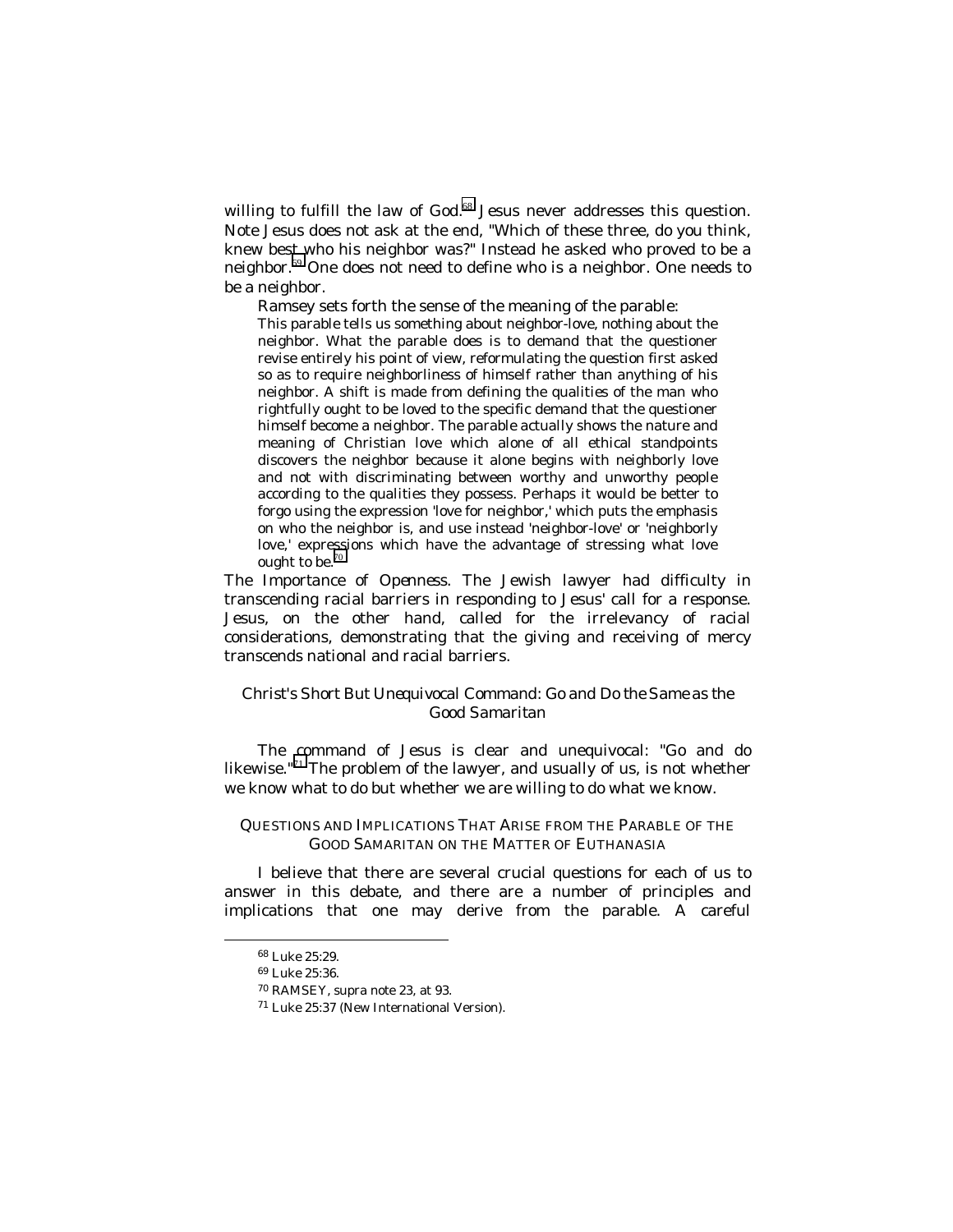examination of the discussion between Christ and the lawyer and the parable of the Good Samaritan answers many of these questions.

### *Questions for Pro-life Persons to Consider on Euthanasia*

*Does Anyone Have the Moral Right to Participate in Active Euthanasia?* From the discussion of the lawyer and Jesus in Luke 10:25 we can draw some implications to answer this question. To participate in active euthanasia is failure to love God and to love neighbor. Love of God is not merely an affirmation that he exists but a commitment to obey his commands, live in fellowship with him, and recognize his uniqueness as our Creator and Savior. Active euthanasia is failing to recognize the uniqueness of God as the giver of life and presuming the right to end life. How can we truly love God and yet desire to usurp his authority and right as the giver of life?

*Should an Individual, for Humanitarian Reasons, Be Able to End Suffering by Any Means Necessary?* At first glance one of the strongest arguments for the "right" of euthanasia is a call to humanitarianism in the face of unending pain. Although alleviating pain is essential to the parable, the context is given of loving God and loving our neighbor. Therefore humanitarianism not founded in loving God and loving neighbor can only be founded in egoistic or utilitarian principles. Social, medical, and legal matters should not be divorced from a theological base if they are to have any reasonable legitimacy or moral force. The utilitarian arguments of our day provide little capacity to support and defend the weak persons among us. The attempt to do this has left the discussion of life and death issues in a sea of nebulousness and relativity. In regards to the matter of ending life, the primal issue must be the fact that all humans have been created in the image of God. It is the fact of being equally created in the image of God that motivates the Samaritan to action.

*Are There Not, in Fact, Some People Who Have No Quality of Life, and Therefore Ending Their Lives Would Be Acts of Mercy?* This question arises from the false assumption that man's ability substantiates his right and responsibility to life. The idea of the quality of life is foreign to the parable of the Good Samaritan. In fact there is no mention of age, social standing, intellect, or race of the man who is beaten by the robbers. The beaten man's quality of life is not a factor in the mind of the Samaritan. The only determining factor for the Samaritan is that a human life, equal to his own, is at stake. If the Samaritan's pity had been motivated by humanitarian mercy based on utilitarian principles, then he would have needed to ascertain the wounded man's usefulness in society versus the risk involved in helping this man or the need to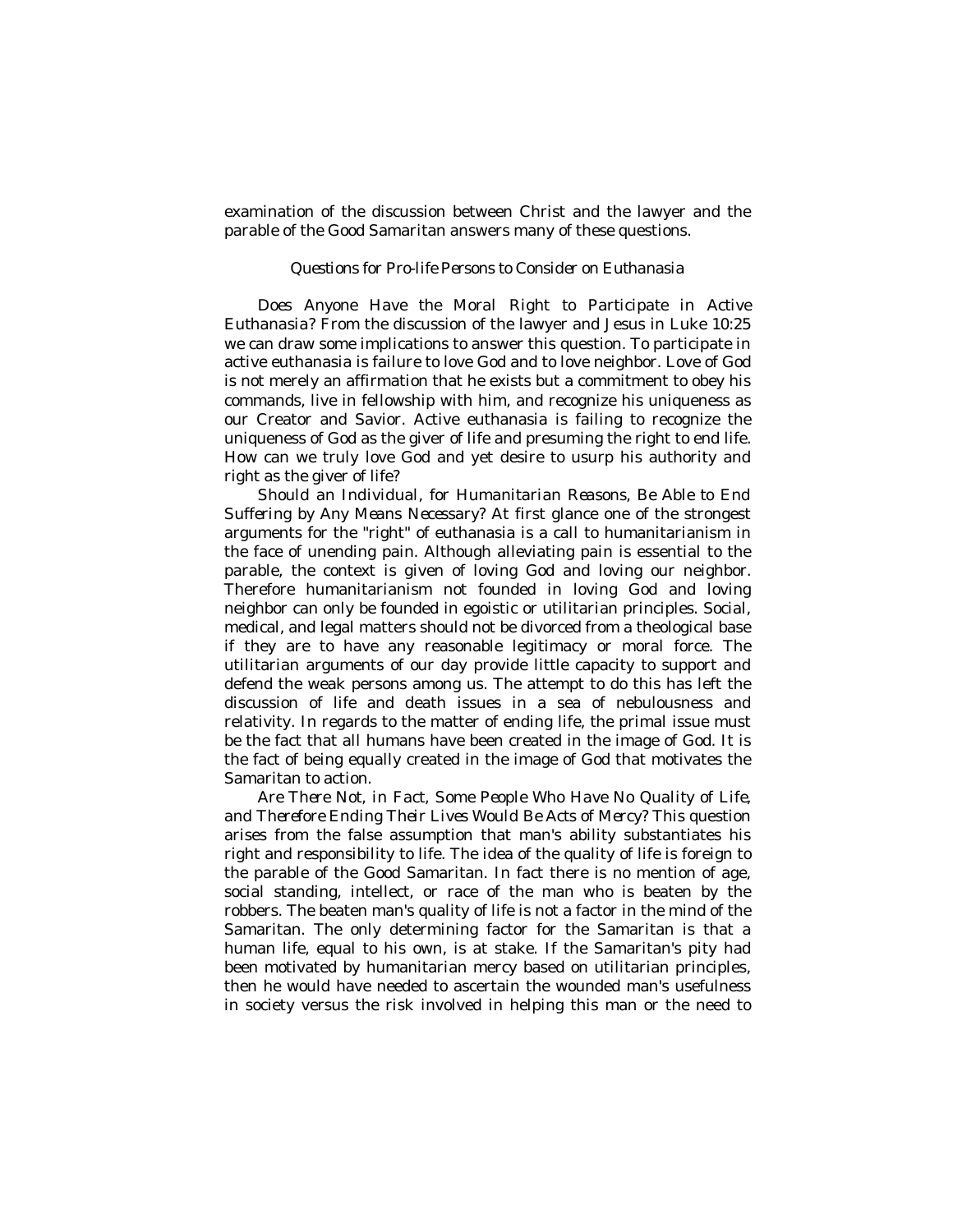help more useful people with his finances. If the euthanasia debate is decided along utilitarian lines, the question of euthanasia will become one of a person's social usefulness. The atrocities for all minorities under this system will be far removed from the original question of mercy for those "lacking quality of life."

### *Implications for the Euthanasia Debate*

There are several implications that arise from the teaching of Jesus in Luke 10:25-37.

*We Must Never Separate Ultimate Theological Questions from Practical Realities of Everyday Life*. The lawyer was concerned with the future blessings of God, which was certainly appropriate, but Jesus sought to drive him to an awareness of his current responsibilities in this life. Theological questions, then, need practical applications.

*When Dealing with the Helpless, the "Samaritan" Is Seen as the Morally Superior Person*. Though the priest and Levite had the public position of moral duty, it is the despised among the people who stood forth with moral action. Dietrich Bonhoeffer is correct when he argues that the strong man is the one who is ready to risk his life for a lesser man, and the sound man for the sick.<sup>72</sup> He continues that the "idea of destroying a life which has lost its social usefulness is one which springs from weakness, not from strength."<sup>73</sup>

*Humans Can Always Find Excuses for Failure to Do the Will of God*. Had the Samaritan left the wounded man on the road, as did the priest and the Levite, he would never have served as such an example for us of the love of God. He could have argued that the man was probably dead and after all he was in a hurry. He could have said that it was too expensive to take care of the person. He could have rationalized as a Samaritan that Jews were his enemies and the person was not worthy of his help. He could have said that his chances of life were meager and that he should simply let him die rather than seek to prolong his life. He could have declared it was an act of mercy to allow him to die rather than prolong his agony. He could have absolved himself in spite of the clear teaching of Jesus.

*Our Prejudices Can Get in the Way of Our Doing the Work of God*. Issues of race, sex, disability, incapacity, position in society are illegitimate walls that separate us from fulfilling our duties to one another. When we fail to see each person as being our neighbor simply because of some perceived deficiency, we err in not seeing the image of

<sup>72</sup> FN72. DIETRICH BONHOEFFER, ETHICS (1955).

<sup>73</sup> FN73. Id.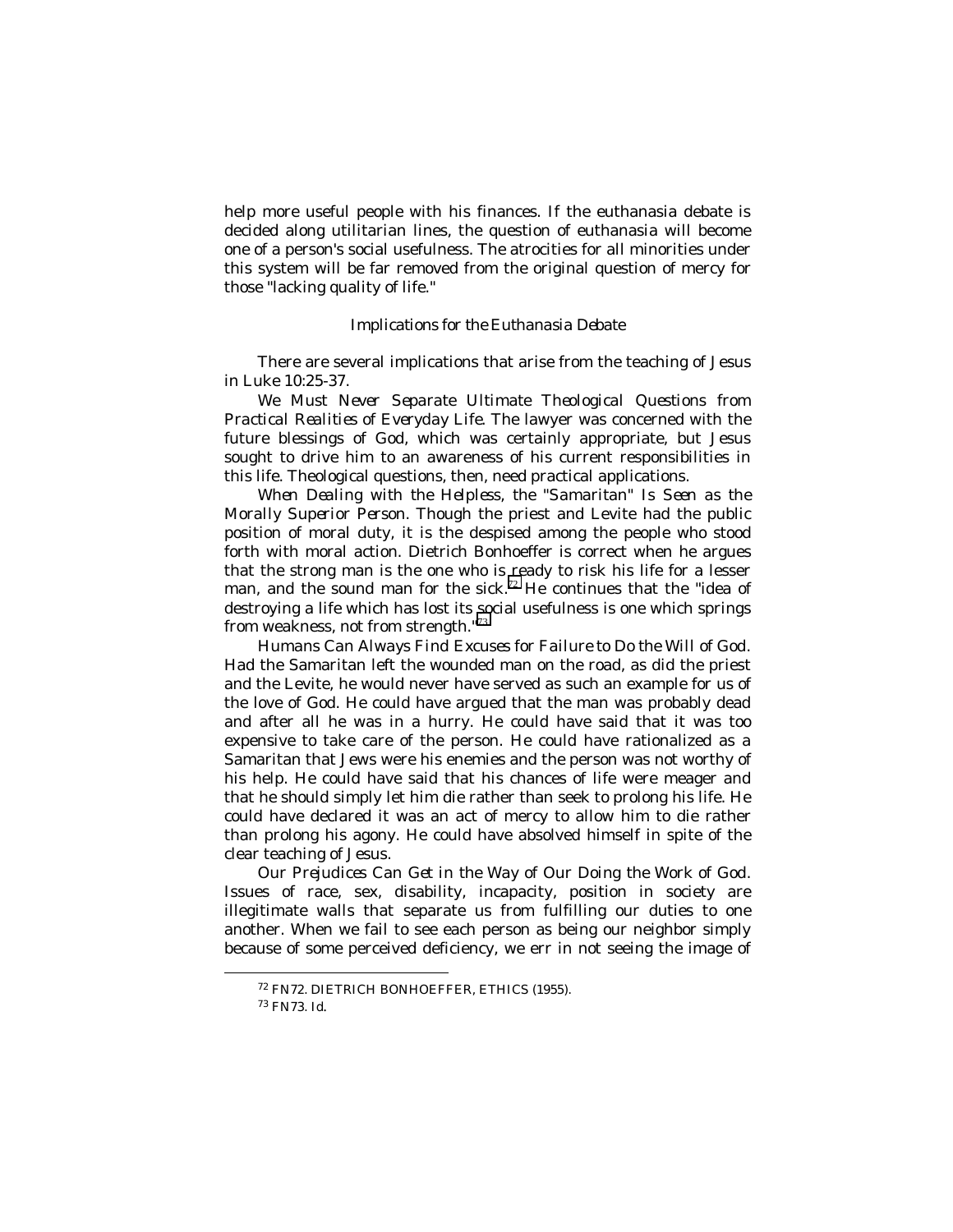God that person shares in common with us. Helmut Thielicke said that it is not only this act of creation that gives each person worth, but that Christ has bought each person with a price and bestowed on him or her an "alien dignity."<sup>74</sup> This dignity asserts itself at the very point that a person's value is questioned, where "his functional value is no longer listed on society's stock market and he is perhaps declared to be 'unfit to live. $11^{175}$ 

*We Cannot Wait, Nor Count, on Our Religious or Legal Leaders to Lead the Way in This Battle Nor Forge the Weapons*. The Samaritan was not the example of the parable because of brilliance, leadership qualities, prestige, or influence. He was the hero because he had compassion and responded without hesitation to the situation that God placed before him with the resources that God gave him. He was not trying to save the world; he tried to save the particular person that God called him to. On the other hand, we don't want to minimize the value of a moral or religious leader who is willing to place others above himself.

A good example of such a leader is Clemens Count von Galen, bishop of Munster, during the horrors of the Third Reich. Quoting at length from the account in The Nazi Doctors: Medical Killing and the Psychology of Genocide by Robert Jay Lifton:

The most ringing Catholic protest against 'euthanasia' was the famous sermon of Clemens Count von Galen, then bishop of Munster. It was given on 3 August 1941, just four Sundays after the highly significant pastoral letter of German bishops had been read from every Catholic pulpit in the country; the letter reaffirmed 'obligations of conscience' at opposing the taking of 'innocent' life, 'even if it were to cost us our [own] lives.' The first part of Galen's sermon explored the Biblical theme of how 'Jesus, the Son of God, wept,' how even God wept 'because of stupidity, injustice and because of the disaster which came about as a result.' Then, after declaring, 'It is a terrible, unjust and catastrophic thing when man opposes his will to the will of God,' Galen quoted the pastoral letter of 6 July and made clear that the 'catastrophic thing' he had in mind was the killing of innocent mental patients and 'a doctrine which authorizes the violent death of invalids and elderly people.'

He further declared that he himself had 'filed formal charges' with police and legal authorities in Munster over deportations from a nearby institution. He went on in words that every farmer and laborer could understand:

<sup>74</sup> HELMUT THIELICKE, 3 THEOLOGICAL ETHICS: SEX 231 (Wm. B. Eerdmans Publishing Company 1979) (1975).

<sup>75</sup> Id.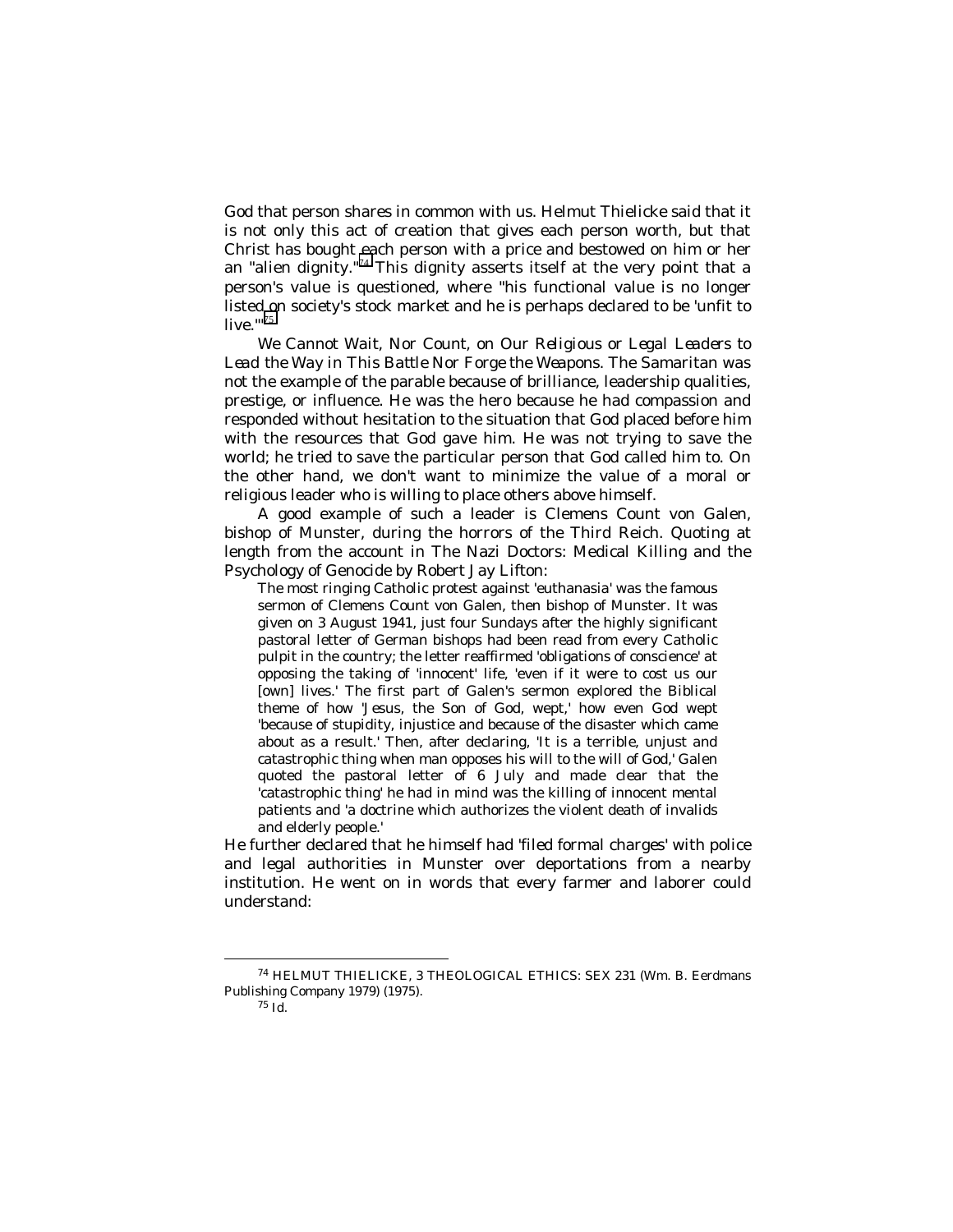It is said of these patients: They are like an old machine which no longer runs, like an old horse which is hopelessly paralyzed, like a cow which no longer gives milk.

What do we do with a machine of this kind? We put it in the junkyard. What do we do with a paralyzed horse? No, I do not wish to push the comparison to the end . We are not talking here about a machine, a horse, nor a cow . No, we are talking about men and women, our compatriots, our brothers and sisters. Poor unproductive people if you wish, but does this mean that they have lost their right to live?<sup>7</sup>

He continues his denunciation of the Nazi regime, speaking of divine justice on those who blaspheme the faith by persecuting clergy and "sending innocent people to their death."<sup>77</sup>

He asked that such people (who could only be the Nazi authorities) be ostracized and left to their divine retribution:

We wish to withdraw ourselves and our faithful from their influence, so that we may not be contaminated by their thinking and their ungodly behavior, so that we may not participate and share with them in the punishment which a just God should and will pronounce upon all those who do not wish what God wishes!<sup>78</sup>

*Knowing Theology Is Not the Same as Doing Theology*. Certainly we must know what is right to do and the reasons for the rightness of our beliefs, but we must make efforts that go beyond belief. A faith that has no works is a dead faith.<sup>79</sup>

The Way That Jesus Dealt with the Lawyer and the People Listening to the Parable Indicates That We Need to Frame the Questions, the Issues, Rather Than Letting Other People Define Them. Often, those who seek to restrain the rise and tragedy of sin and its effects are like the little boy sticking his finger in the dike, futilely trying to keep the onrush of the sea from bursting in on him and his friends. Because of this, the challengers, like the sea, are able to find any number of places to charge in. We must be diligent, then, to set the debate, to establish the agenda, to herald the call to responsibility, and to define what the real issues are in the fight for life. We must take the offensive whenever we can.

*Christians, Especially, Possess Great Opportunities and Have the Ability to Live the Teachings of Christ in Front of Others*. We have been called to an active seeking out of opportunities to sacrifice ourselves for others. There will be no better opportunity than the care of elderly and dying persons. It is not enough to fight against euthanasia; we must also

<sup>76</sup> ROBERT JAY LIFTON, THE NAZI DOCTORS: MEDICAL KILLING AND THE PSYCHOLOGY OF GENOCIDE 93-94 (1986).

<sup>77</sup> Id. at 94.

<sup>78</sup> Id.

<sup>79</sup> James 2:17.